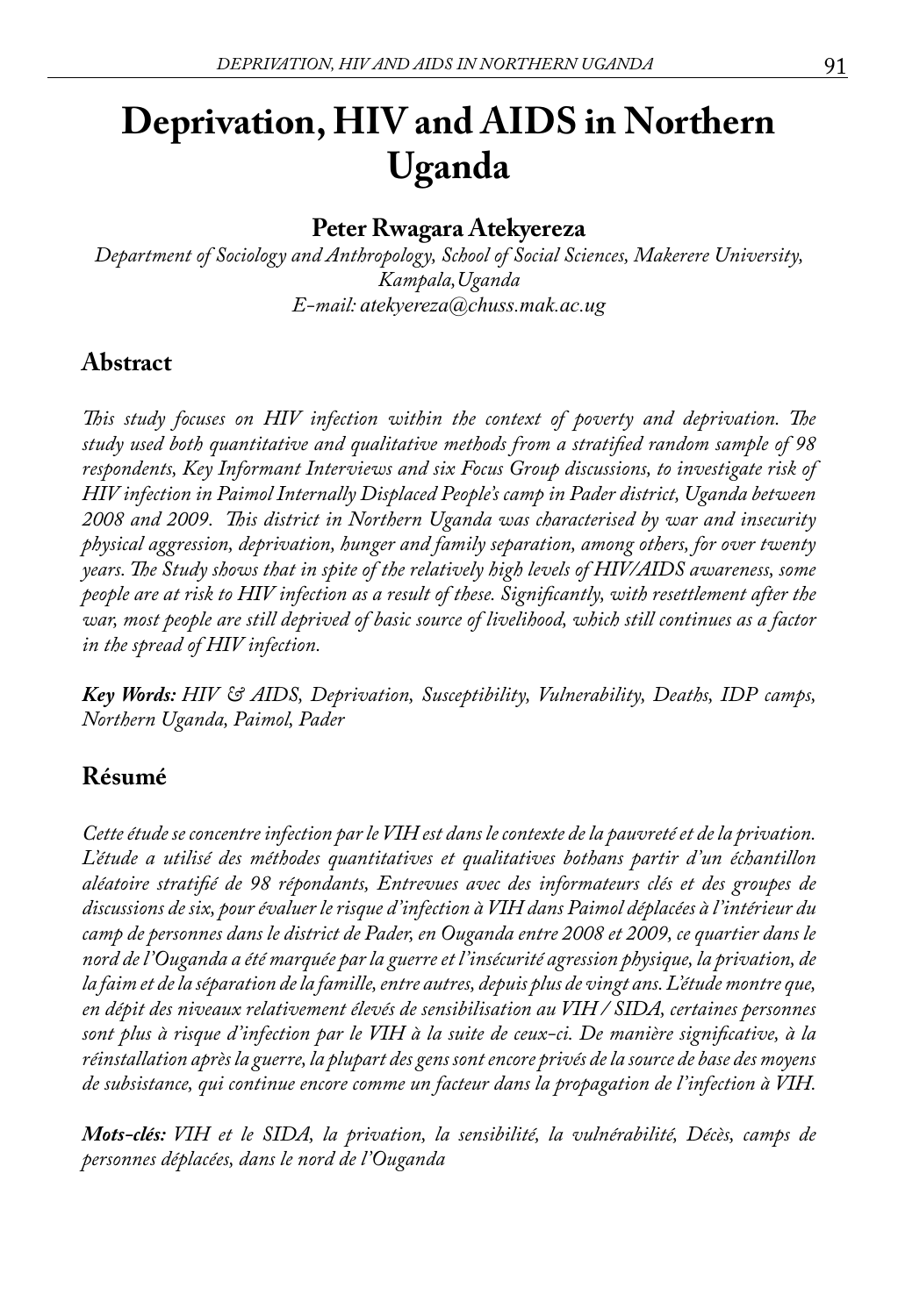### **Introduction**

There seems to be a consensus that HIV infection has stabilized since 2006 following a UNAIDS report of global infection of the virus (UNAIDS 2006). While this might probably be the case, Sub-Sahara Africa still accounts for almost 69% of HIV/AIDS despite having 10% of the world population. As for those dying from the AIDS disease and AIDS-related illnesses, there is also a reported decline. Death from the latter is said to have dropped by 32% between 2005 and 2011. This has been attributed to the scalingup of antiretroviral therapy, the robust focus on saving lives and preventing new infections through various programmes and strategies (UNAIDS 2012:4). In Uganda, which is the focus of this paper, the reverse seems to be the case: there is an increase in HIV/AIDS. Figures from the Uganda AIDS Indicator Survey show a rise in prevalence of HIV from 6.4% in 2005 to 7.3% in 2011. This rise shows regional and gender differences: there is a rise in prevalence of HIV among women from 7.5% in 2005 to 8.3% in 2011 compared to the rise in prevalence among men. High HIV prevalence remains concentrated more in mid-northern and central Uganda compared to other regions. This rising trend was first reported in 2008 (Shefer et. al. 2008). What accounts for the reported reversal and increase in the prevalence of HIV/AIDS in Uganda? This is the key question in this paper. The paper focuses on one noted district in Northern Uganda to examine the rise in the prevalence of HIV/AIDS. The paper is structured as follows: it starts with the general explanation for the spread of HIV followed by a brief discussion of HIV/AIDS in Northern Uganda. This is then followed by the examination of the rise in prevalence in this part of the country. A district chosen for this purpose and the rationale and method for the examination are provided before the discussion of the findings.

# **Established reasons for the spread of HIV/AIDS**

The literature provides many reasons for HIV infection and prevalence. Poverty, civil strife and family disintegration are among these reasons and in addition to these factors, there are attitudinal and perception factors that further fuel the increase in HIV infections among various age groups in different societies. These factors include having multiple-sexual partners especially in relation to the attitude to and type of partners (Ntozi 1995; RoU/UAC 2006; UAC 2006). This seems to have strong cultural base. Infidelity and inability to negotiate safe sex by most female partners also contribute to the rate of HIV infection. Several studies of poverty and HIV point to survival strategies which particularly make women and girls vulnerable to unsafe sex and hence have higher exposure to HIV infection than men and boys (UAC 2005). There is also peer pressure coupled with sexual curiosity among young people that make them engage in risky sexual behaviour without due regard for the consequences. These are further aggravated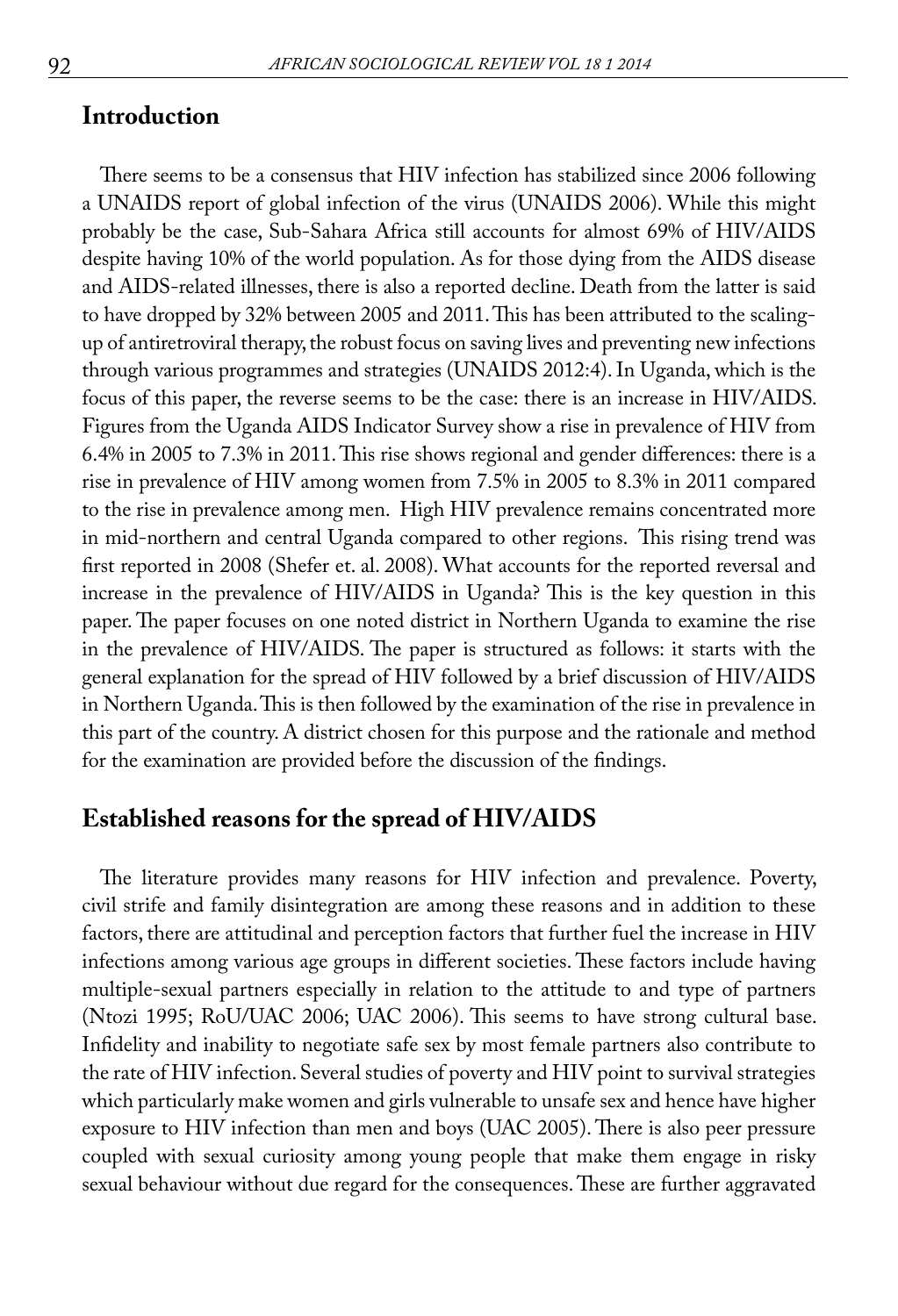by various types of sexual crimes of rape (including marital rape), defilement and child abuse, prostitution and/or survival sex (Swart-Kruger and Richter 1997).

A highly significant factor in the prevalence of HIV in most conservative societies in Africa is sexual regulation. According to Atekyereza (2011), sexual regulation among various cultures traces its origin from sex education. Traditionally, boys and girls received sex education from their parents and/or relatives. No pre-marital sexual relations were entertained. There was strict law in form of mores and their enforcement. Sexual crimes like incest, defilement or indecent assault were very abominable. Sex education derived its primacy from the rationale of sex in family life. The traditional safeguards against improper sex were many and were part and parcel of the socialisation process and each person knew the consequences of sexual deviation. Parents never entertained lone visits by girls and showed exemplary behaviour. Young boys and girls did not freely mix with each other. Today, however, the context and rules that define social and sexual interaction have changed. With more urbanisation, formal education, migration, globalisation (in all its forms) and permissiveness, sexual regulation has become very low. Regulating institutions are weakening due to prolonged absence or separation of family members from resident authorities. There is less and declining value for virginity that used to be the cornerstone for regulation of sexuality. Most young men and women are sexually active at a very young age and outside marriage. Sexual regulation and respect is not any much better in marital relations (Atekyereza and Kirumira 2004). This becomes even more serious a problem in conditions of insecurity or lawlessness and poverty or deprivation. It is against this background that the study was conducted seeking to probe further why and how people may be forced to choose between *deaths* and not between *life* and *death,* i.e. choosing *death* (by exposure to HIV infection) in order to live.

# **Vulnerability and HIV/AIDS in Northern Uganda**

To understand vulnerability in the context of HIV and AIDS, it is important to have a clear understanding of other related concepts of susceptibility, resistance and resilience. According to Loevinsohn & Gillespie (2003) and Gillespie (2006), susceptibility refers to the chances of an individual becoming infected by HIV. It has two components, first, the chance of being exposed to the virus, which in turn relates to the risky environment and specific situations of risk that the person confronts, and the riskiness of behaviours (both of which may be related), and, second, the chance of being infected with the virus once exposed. Resistance, on the other hand, is the ability of an individual to avoid infection by HIV, either by escaping exposure or, if exposed, by escaping infection. To avoid susceptibility to HIV infection, the individual must be knowledgeable and in position to resist the risks of exposure to HIV infection. Unlike susceptibility, vulnerability refers to the likelihood of significant impacts occurring at a certain level (e.g. individual, household, community level etc). These impacts are not one-time events, they are processes, often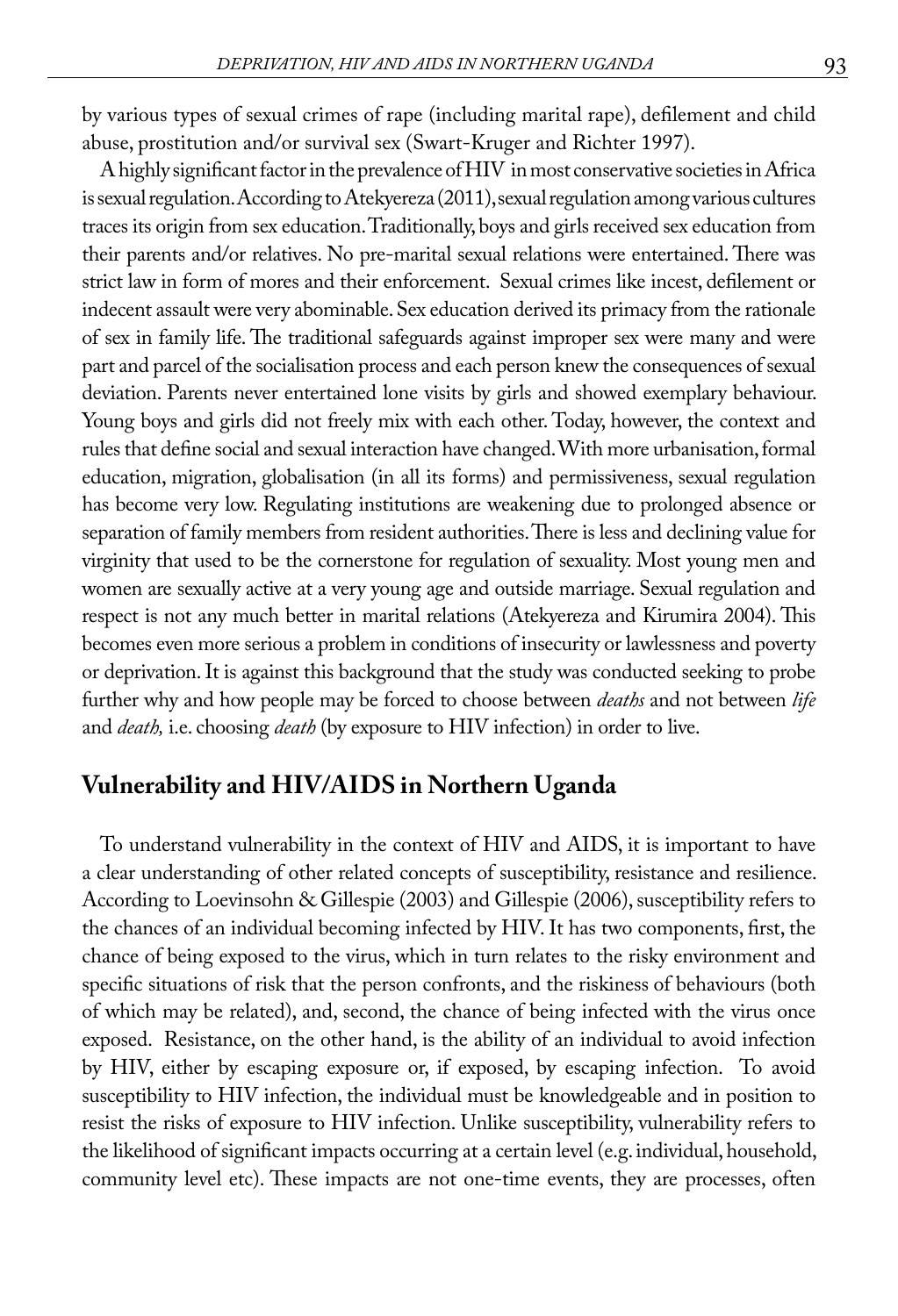hidden, slow-moving, but destructive. These processes are often triggered by events, such as the sale of assets, some of which are irreversible, leaving the household, if it survives, significantly impoverished (Savage *et. al.* 2008). These impoverishments affect capacity for resilience. Resilience refers to the active responses that enable people to avoid the worst impacts of AIDS at different levels or to recover much faster to a level accepted as normal. AIDS is just one of the many disasters with which the rural people of Africa are learning to live. However, the diverse ways in which AIDS can affect rural people, societies, livelihoods and economies are not always obvious, and less so are the sources of strength that would enable people to be resilient to those impacts.

The significance of the environment in disease transmission was first highlighted by Louis Pasteur who stated *the microbe is nothing, the terrain everything* (quoted by Stillwaggon, 2002). A number of factors combine to influence behaviour and shape risky environments and situations. These include asymmetrical sexual relations, movement of people move into and out of, or between situations of risk and inequalities of several sorts which are central to the risks of exposure that people face. Asymmetrical sexual relations increase exposure to HIV infection especially where a small number of women have unprotected sex with a larger number of men, or vice versa. Epidemiological models show that such asymmetrical relationships hasten the spread of infection in a population (Garnett & Anderson 1996). The people of northern Uganda lived in internally displaced people's (IDP) camps for over 20 years due to the war between the Uganda government and the rebel soldiers led by Joseph Kony. The camp life presented a more complex nature of such asymmetrical sexual relations for different needs and purposes. The movement of people move into and out of, or between situations of risk contributes to widening the epidemic and raising infection rates in areas or among groups previously little touched by it. In the displaced people's camps in northern Uganda, movements by the displaced people, armed security forces i.e. Uganda Peoples Defence Forces (UPDF), the Police and Local Defense Units (LDUs), the rebel forces (the Lord's Resistance Army (LRA)), wrong elements taking advantage of the fragile security situation as well as service providers complicate the serious nature of the sexual risk and nature of sexual networks that evolve. Different types of inequality expose people to risks (Farmer 1999). Social, economic and gender inequalities shape the sexual relationships people enter and geographic disparities affect their decisions on movement. The camp life vividly shows these inequalities particularly between service seekers and providers, displaced and security providers across age and gender.

# **Northern Uganda**

Traditionally, north-central Uganda was predominantly Acholi and Langi. The Pader district, in particular, is predominantly Acholi, who are a collection of small ethnic groups that came together with Luo migration in the mid nineteenth century. Their main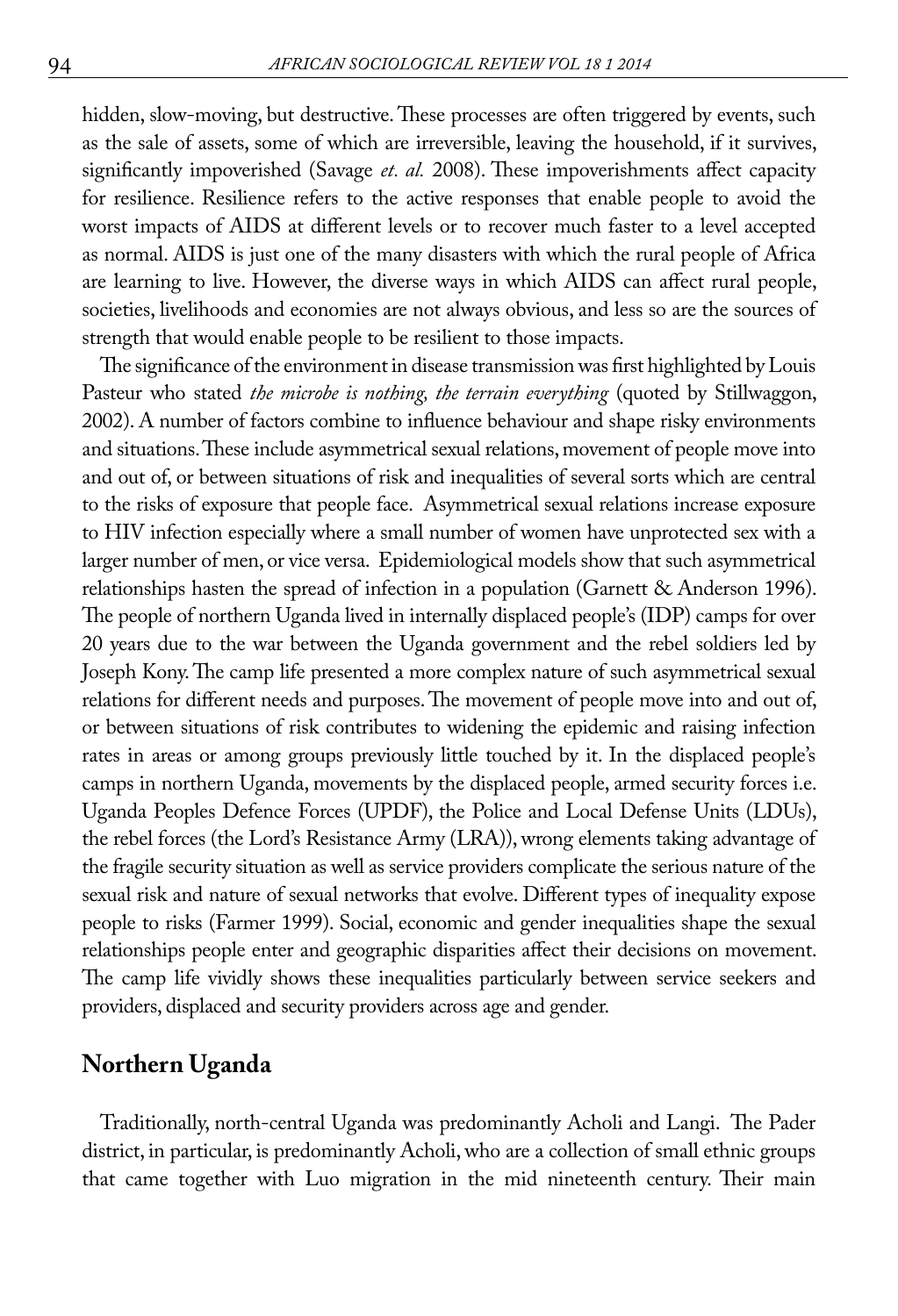livelihood was traditionally based on mixed farming of cattle keeping and crop cultivation occasionally supplemented with hunting (Nzita and Mbaga, 1997). This livelihood pattern survived for a long time through the pre-colonial and post-colonial time under traditional leadership (the *Rwot*) who had spiritual, judicial, executive and legislative powers. However, in 1986 the National Resistance Movement/Army (NRM/A) took power and thereafter insecurity and civil strife raged in northern Uganda mainly between the government forces and the Lord's Resistance Army (LRA) of Joseph Kony. Consequently, the lives and livelihoods of many people in this part of the country started deteriorating and gradually became susceptible to all forms of socio-economic and security vulnerabilities resulting in widespread poverty. It is, for example, only northern and Eastern regions of Uganda that are highly dependent on free government health units for medicine (UBOS 2010:175) and yet these units either have very few inadequate and poorly remunerated health workers or are hit by drug stock-outs repeatedly. Table 1 shows variations in other socio-economic indicators between national averages and the region of northern Uganda.

|                                                                         | 2005/2006                 |            | 2009-2010          |                   |
|-------------------------------------------------------------------------|---------------------------|------------|--------------------|-------------------|
| Socio-Economic Indicator                                                | <b>Northern</b><br>Uganda | Nationwide | Northern<br>Uganda | <b>Nationwide</b> |
| Poverty: Poor persons <sup>3</sup>                                      | 3,250,000                 | 8,440,000  | 2,840,000          | 7,510,000         |
| Consumption Expenditure per Household (Ugx) <sup>3</sup>                | 111,700                   | 205,250    | 150,200            | 210,250           |
| Literacy rate of persons aged 10 years and above (percent) <sup>3</sup> | 59                        | 64         | 64                 | 73                |
| Education Status of Persons aged $15+ -\%^3$                            | 26.7                      | 20.1       | 22.8               | 17.3              |
| Moderate malnutrition among children -% (MoH 2003)                      | 25                        | 23         |                    |                   |
| Vulnerable Children (Percent) <sup>3</sup>                              | 80                        | 65         | 43                 | 38                |
| Distribution of Orphans (percent) <sup>3</sup>                          |                           |            | 3.7                | 2.4               |
| HIV prevalence rate - % <sup>2</sup> , 4                                | 8.2                       | 6.4        | 8.2                | 7.3               |
| Population without Access to safe water -% (UNDP 2005)                  | 29.7                      | 37.4       |                    |                   |
| Community access to improved sources of drinking water $(\%)^3$         |                           |            | 65.7               | 68.9              |
| No Latrine/Bush (Percent) <sup>3</sup>                                  | 21.2                      | 10.6       | 24.9               | 8.7               |
| Telephone Service (Percent) <sup>3</sup>                                | 12.1                      | 48.5       | 19.7               | 70.8              |
| Bank Branch office <sup>3</sup>                                         | 0.3                       | 0.4        | 0.5                | 4.8               |
| Loan Applicants by region (percent) $3$                                 | 4.1                       | 10.4       | 15.0               | 17.4              |

### **Table 1: Basic Indicators: Comparison of Northern Uganda the entire Country**

#### *Sources:*

*¹United Nations Office for the Coordination of Humanitarian Affairs (OCHA), 2006 ²MoH and ORC Macro, 2006, Uganda HIV/AIDS Sero-Behavioural Survey 2004/05 ³Uganda Bureau of Statistics (2010) Uganda National Household Survey 2009/10. Kampala: UBOS*

4*Uganda Ministry of Health and ICF International 2012. 2011 Uganda AIDS Indicator Survey: Key Findings. Calverton, Maryland, USA: MOH and ICF International.*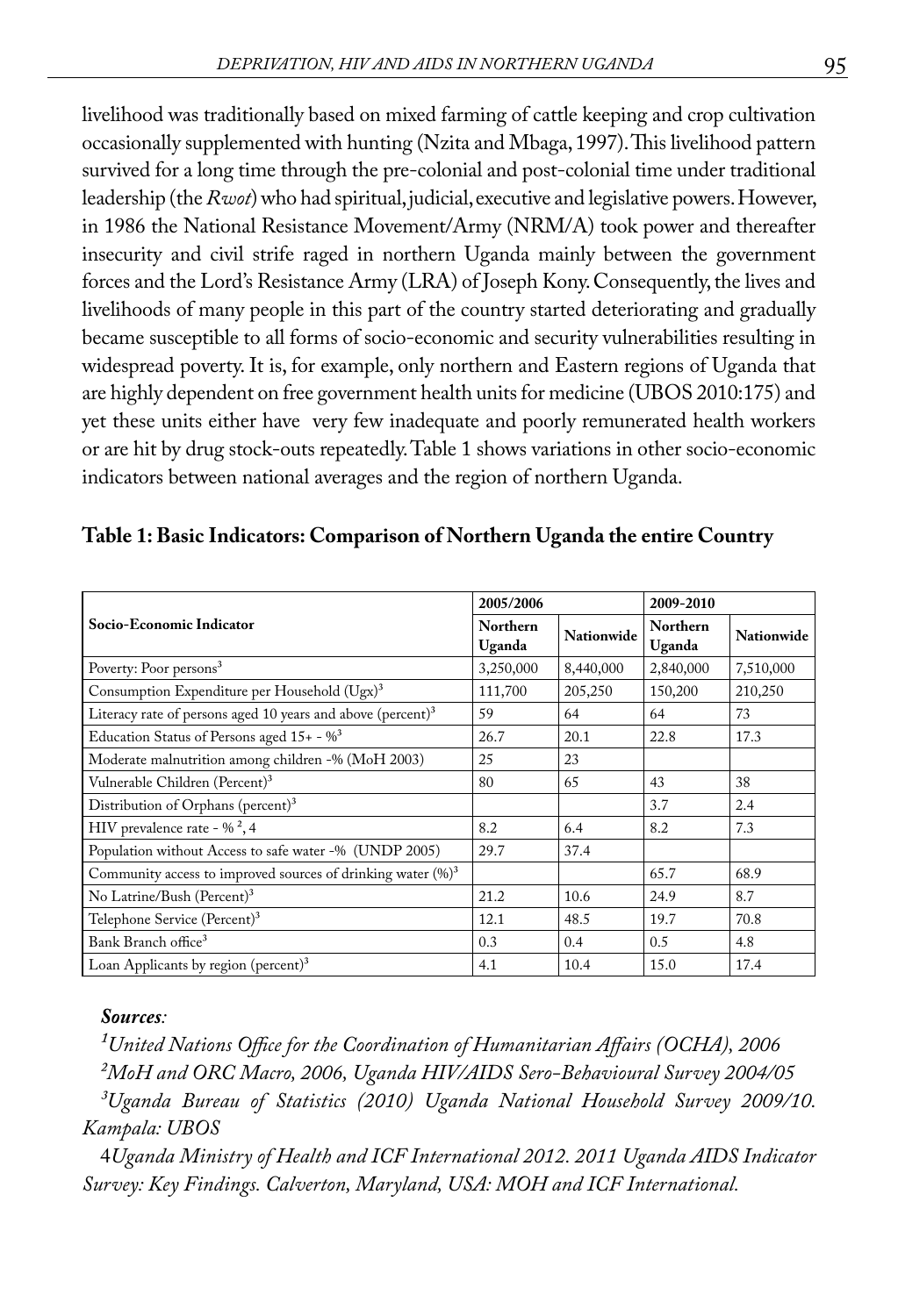In Table 1, indicators show that in spite of the efforts by the Ugandan government and its development partners to improve the well being of Ugandans, northern Uganda has continued to be a region with high poverty incidence. As a result there are higher rates of illiteracy, malnutrition, lack of access to safe water and HIV infection. By 2006 over 1.8 million people were displaced in Acholi region and parts of Teso and Lango regions and Adjumani district (UN-OCHA 2006) and more people lived in inhumane conditions despite the increased intervention of the humanitarian community (36 Non-Governmental Organisations and United Nations agencies). The over-crowded camps were susceptible to recurrent disease outbreaks, wildfires during the dry season and human rights abuses from the LRA, the Uganda Peoples Defence Forces (UPDF) or Local Defence Units (LDU) including sexual and gender-based violence. The July 2005 mortality survey carried out in Gulu, Kitgum and Pader districts by the Ministry of Health, World Health Organisation, UNICEF, UNFPA, WFP and IRC estimated crude and under 5 mortality rates at 1.54/10,000 and 3.18/10,000 per day, respectively. These rates are far above the emergence threshold of 1/10,000/day and the leading causes of this mortality are malaria, diarrhoea, violence, malnutrition,HIV and AIDS and limited access to quality health services compound the problem.

Furthermore, vulnerability in northern Uganda has been compounded by cattle rustling by the Karimojong and ethnic tensions in the Karamoja region which is hampering durable return of displaced persons. Fear of the Karimojong warriors grips everybody and security escort from local militia or LDU is necessary to graze cattle or collect firewood. Furthermore, hosting of refugees coming from Sudan and the Democratic Republic of Congo in an area already characterised by population displacement overstretches the hosting capacity of the border areas in terms of water, sanitation, shelter and food. Ultimately, the entire population becomes vulnerable and has to make hard choices for survival. Whereas other areas in the country have received programme interventions for poverty alleviation, HIV prevention, AIDS treatment and care and support, insecurity and instability in northern has negatively affected nature of programmes and organisations that provide support. Insecurity further affects the timing and timeliness of the interventions compared to the rest of the country. In the area of poverty alleviation, for example, out of six IFAD operations completed in Uganda between 1982 and 2006, only 2 focused on northern and eastern Uganda and these projects were the Agricultural Development Project (1986-1992) and Agricultural Reconstruction programme in northern and eastern Uganda (1982-1986). This implies that IFAD's key poverty programmes stopped in 1992. In addition, out of the 4 projects on-going, northern Uganda is only included in the Rural Finance Service programme which is countrywide (IFAD 2007).

Even by 2010 with removal of IDP camps, the northern region remained vulnerable to poverty and its effects. According to the Uganda National Household Baseline Survey 2009/2010, of the population aged 15 years and above, the majority live in northern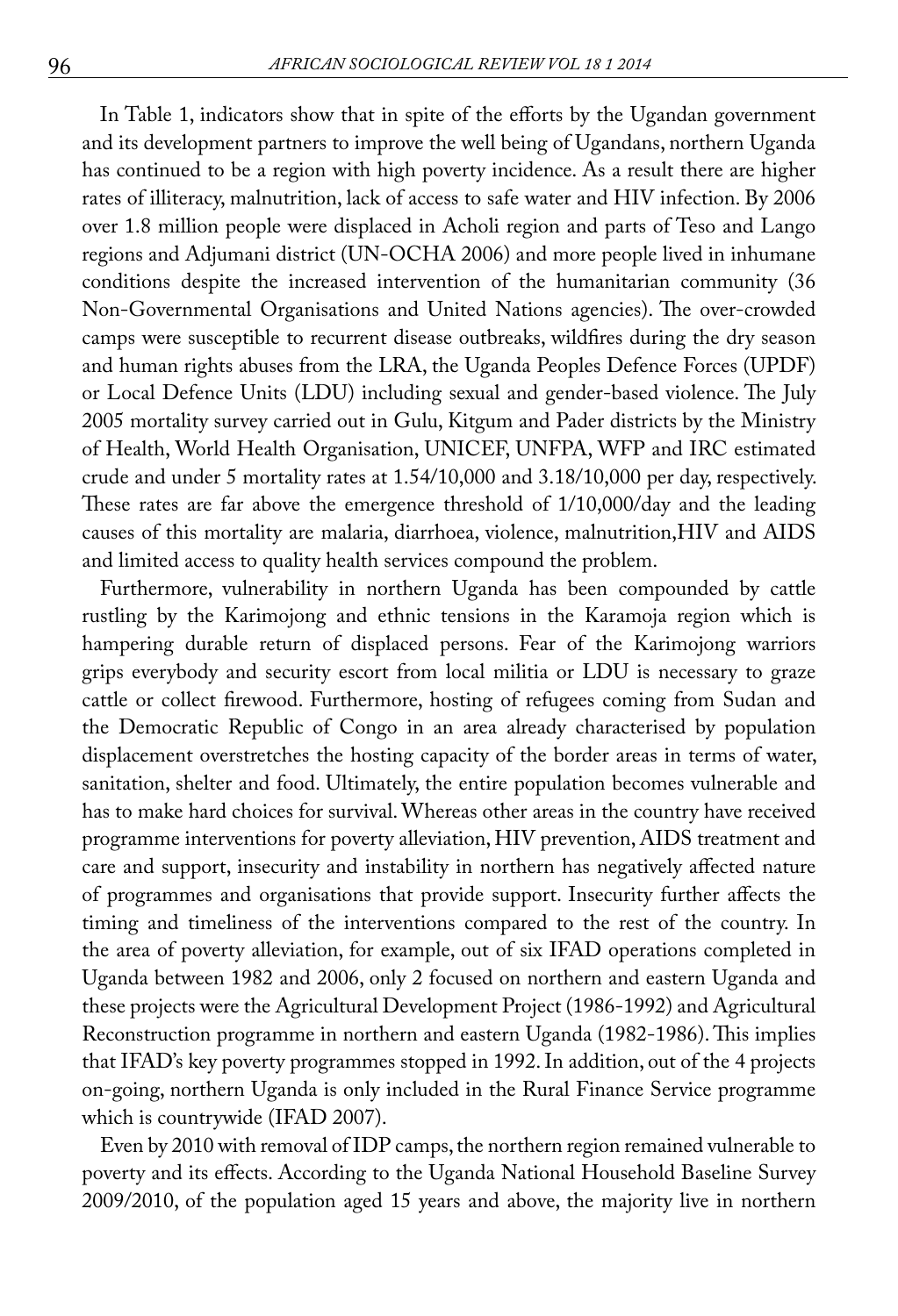Uganda; northern Uganda has the least working population, is the worst in terms of dwelling structures (i.e. characterised by 68.9 percent living in huts compared

to 21.5 percent nationally (UBOS 2010:110)); least accessible to electricity by only 1.7 percent compared to 12.1 percent nationally; is the region with highest number of people depending on firewood for fuel by 87.6 percent compared to 73 percent nationally. Furthermore, the region has the highest levels of unemployment and is also the area where expenditure on food, beverage and tobacco increased from 52 percent in 2005/06 to 55 percent in 2009/10 and yet stagnated for health and education. It is the region with a higher proportion of poor people who escaped out of poverty (45 percent compared to 60 percent nationally) and also with highest proportion of nonpoor who fell back i.e. 26 percent compared to 15 percent nationally (MFPED 2012:25) and so most people may not be out of poverty for long or sustainably. In addition, after resettlement, HIV prevalence in Northern Uganda stagnated at 8.2 percent (i.e. dropping from 7.1 percent to 6.3 percent for men and rising from 9.0 percent to 10.1 percent for women) compared to the national rate that has risen from 6.4 percent to 7.3 percent (Uganda Ministry of Health and ICF International 2012). With resettlement, more women continue to be more susceptible to HIV infection than men. It is therefore within this context that we need to understand the research findings on people's hard choices in the context of HIV and AIDS.

# **Methodology**

This article is based on the secondary data review and findings from an exploratory study that was conducted in the camp of internally displaced people in Paimol, Pader district. Pader is found in North Central region of Uganda. There were 31 camps in Pader District before the decongestion exercise and they became 82 camps after decongestion. Data from personal interviews was collected from a stratified random sample of 98 respondents according to Blocks in the camp. Six Focus Group discussions (FGDs) were held with married men, married, unmarried men and unmarried women, widowed men and widowed women. In order to guard the respondents against trauma, the interviews and discussions were done and guided, respectively, by a graduate student from the area of study. This promoted freer interaction and willingness to participate in the study. The primary data from personal interviews was analysed using SPSS (version 11.0) for quantitative data while qualitative data analysis of open-ended questions and data from FGDs involved the thematic and content analysis of how respondents socially constructed their perceived risk to HIV infection and ultimately responded to this risk. Qualitative data provides a deeper understanding and interpretation of the findings. Key verbatim responses have been included to provide explanatory context for the quantitative data and also provide explanation in their own right.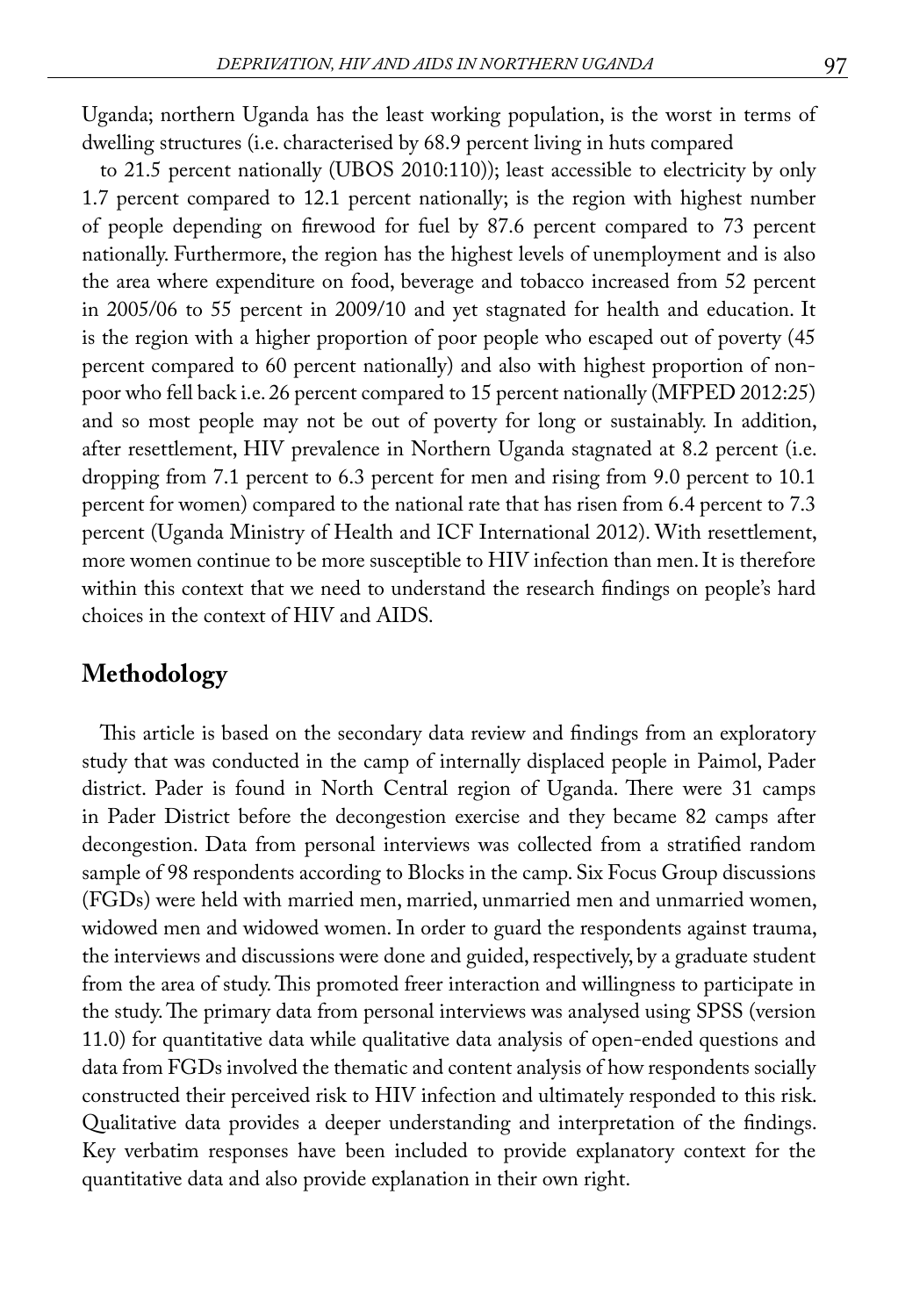# **Findings**

In order to prevent HIV infection, seek treatment and support as well as mitigate the likely impacts of AIDS, people need to know HIV & AIDS especially in terms of its context, causes and effects. It is important to understand how the primary study findings relate to the context in Pader district (*described in the background*). Primary findings are presented in the order of the demographic characteristics of the respondents, level of awareness of HIV and AIDS, nature of sexual patterns and their rationale and implications as well as prevention efforts against HIV and mitigation against the impacts of AIDS amidst vulnerability.

# **Demographic Characteristics of Respondents**

It is important to understand the nature of the sample which generated the findings that are presented and discussed. Demographic characteristics have been presented according to ethnic tribe, place of birth, sex, age, marital status, type of marriage, duration of marriage education, occupation and working status.

| Demographic Characteristic     | Frequency      | Percent |
|--------------------------------|----------------|---------|
| $Sex(n=98)$                    |                |         |
| Male                           | 45             | 45.9    |
| Female                         | 53             | 54.1    |
| Age $(n=98)$                   |                |         |
| 17 Years and Below             | 3              | 3.1     |
| 18-20 Years                    | $\overline{4}$ | 4.1     |
| 21-20 Years                    | 20             | 20.4    |
| 31-40 Years                    | 18             | 18.4    |
| 41-50 Years                    | 18             | 18.4    |
| 51-60 Years                    | 15             | 15.3    |
| Over 60 Years                  | 20             | 20.4    |
| Marital Status (n=98)          |                |         |
| Never married but ever had sex | 8              | 8.2     |
| Currently married              | 57             | 58.2    |
| Separated or Divorced          | $\overline{4}$ | 4.1     |
| Widowed                        | 27             | 27.6    |
| Abandoned                      | $\overline{2}$ | 2.0     |

#### **Table 2: Demographic Characteristics of Respondents**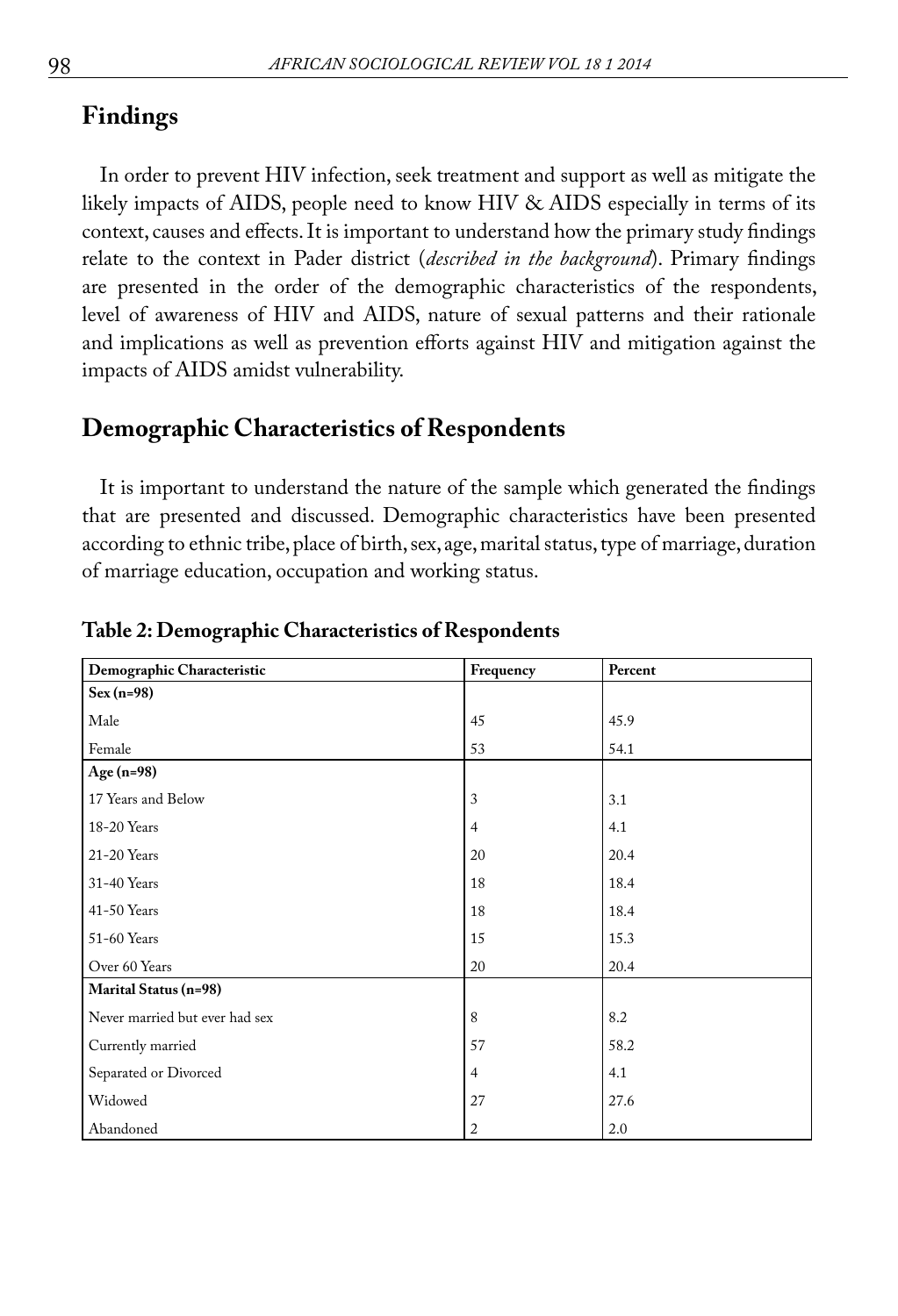| Duration of Marriage (n=88)       |                |      |
|-----------------------------------|----------------|------|
| 5 Years or Less                   | 20             | 22.7 |
| 6-10 Years                        | 10             | 11.4 |
| 11-15 Years                       | 10             | 11.4 |
| $16-20$ Years                     | 12             | 13.6 |
| 21-25 Years                       | 3              | 3.4  |
| 26-30 Years                       | 6              | 6.8  |
| Over 30 Years                     | 27             | 30.7 |
| Religious Affiliation (n=95)      |                |      |
| Catholic                          | 57             | 60.0 |
| Protestant                        | 34             | 35.8 |
| Pentecostal                       | 4              | 4.2  |
| Highest level of Education (n=92) |                |      |
| No formal education               | 30             | 32.6 |
| Primary incomplete                | 25             | 27.2 |
| Completed Primary or Junior       | 13             | 14.1 |
| Lower secondary - incomplete      | 6              | 6.5  |
| Completed Lower secondary         | 7              | 7.6  |
| Upper secondary - incomplete      | 5              | 5.4  |
| Completed upper secondary         | 3              | 3.3  |
| Tertiary institution              | 3              | 3.3  |
| Occupation (n=95)                 |                |      |
| Not able to work                  | $\overline{4}$ | 4.2  |
| Housewife                         | 2              | 2.1  |
| Self-employed                     | 5              | 5.3  |
| Farmer                            | 70             | 73.7 |
| Professional / Civil servants     | 10             | 10.2 |
| Local leader / Politician         | $\overline{c}$ | 2.1  |
| Other                             | $\overline{2}$ | 2.1  |

The findings indicate that all the respondents, except one Karimojong, are Acholi and 88 of them were born in Pader except for the 7 who were born in the neighboring districts of Kitgum and Gulu and Kotido. Since the HIV epidemic has a gender face, there were 45 males (45.9 percent) and 53 women (54.1 percent) in the sample and a majority of these were married on in union (57 respondents) followed by those who were previously married but were now widowed (27 respondents). The other categories included 8 respondents who were never married but ever had sex, the four who were formerly married but now divorced and lastly two who were formerly married but abandoned. This pattern of marital statuses shows that most respondents come out of marital union not only due to death but also abandonment and separation which may further be linked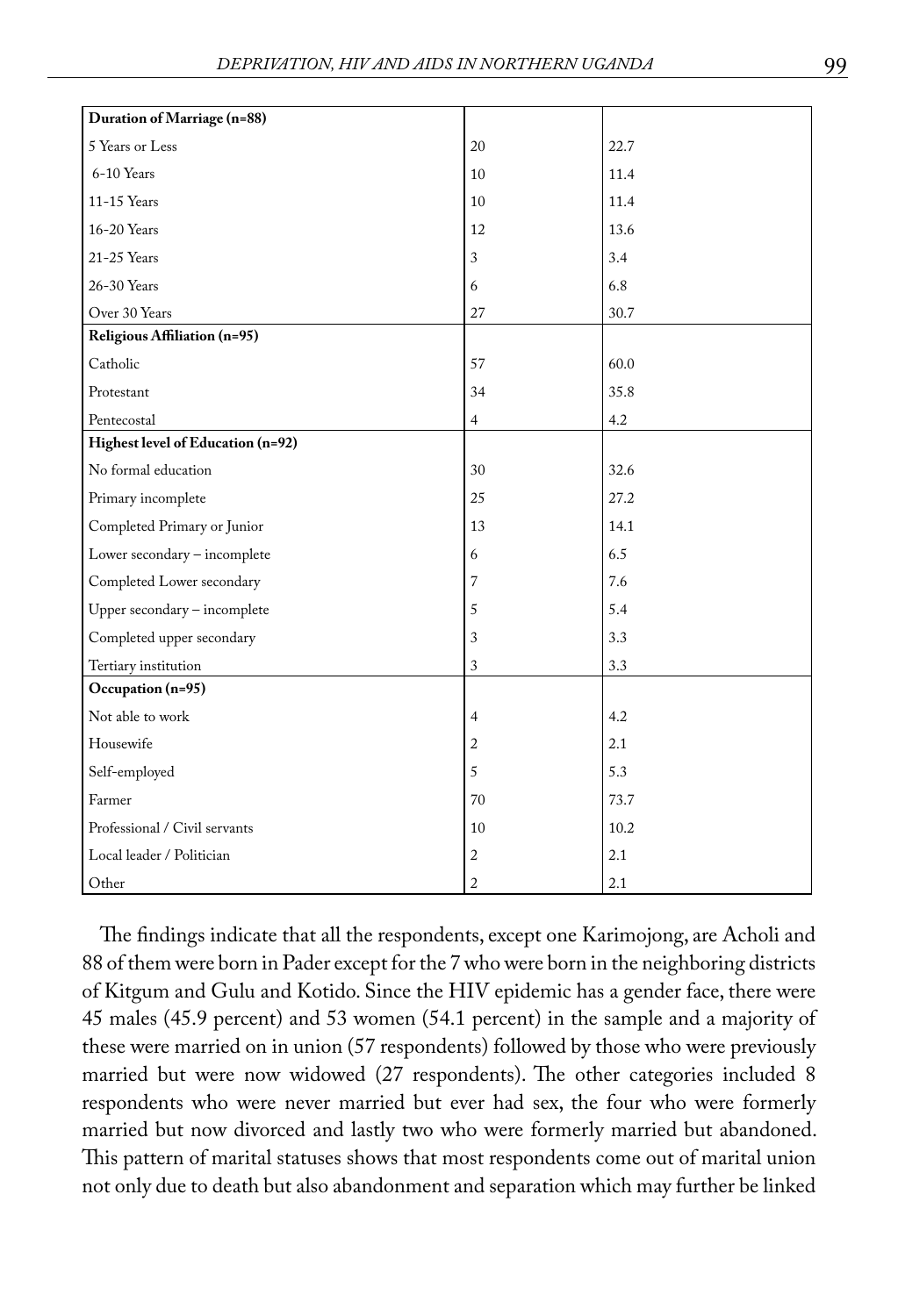to the threat of HIV. Separation increases risky behaviour as one woman said *when there is a misunderstanding and man leaves his wife, then each of them is free to do what he or she want with their bodies because they are no longer together* (FGD Young women, Muttu IDP camp)*.* Findings further show that 70.5 percent of the married were living together with their partners compared to 29.5 percent that lived separate from their partners. In addition, of respondents who were or had ever been married, 39 (48.1 percent) were in polygynous marriage and 42 (51.9 percent) in monogamous marriages and 59.1 percent of these marriages have lasted between 1 to 20 years which corresponds to time that insurgency in northern Uganda has taken. Table 2 further demonstrates that majority of the respondents are Catholics; about 80 percent are aged 30 years or less; about 74 percent either have no formal education or only went up to primary seven or junior level. This level of education further explains the occupational pattern, which shows that most respondents are engaged in farming with only a few being formally employed. However, farmer respondents were not practising farming after living in the camps for more than 20 years. In fact, the working status indicated that 76.1 percent were working while 23.9 percent were not.

# **Awareness of HIV and AIDS**

In Uganda, awareness of AIDS is reported to be over 99% and more than three in five Ugandans can cite two or more preventive practices (MoH and ORC Macro 2006) though comprehensive HIV & AIDS knowledge slightly lower ranging from 63 percent to 95 percent varying with gender and specific issues (Uganda Ministry of Health and ICF International 2012:4-5). The study findings also show that there is a high level of awareness of the epidemic. Of the respondents interviewed, 79.6 percent reported that they have heard about HIV/AIDS compared to the 20.4 percent who had not. However, hearing about HIV & AIDS is different from having correct information on what the two concepts mean. There are, for example, only 27.3 percent of those who have ever heard about HIV/AIDS that understand that HIV is the virus that causes AIDS and only 32.5 percent that know that AIDS refers to the sickness caused by HIV. Further analysis of FGD findings indicates that awareness among men is higher compared to women. In the FGD for unmarried women in Paimol Muttu IDP camp, a participant said, *"AIDS gets transmitted like this. When you go the bathroom and you find that the AIDS patient has just finished bathing, you can step on it".* The findings from the FGDs show that separated and widowed women have far much less adequate information on HIV & AIDS compared to the married and singles. This may be attributed to different sources of information and stigma that might isolate the widows particularly those whose husbands are believed to have died of AIDS. Hence, though the population may generally be aware that HIV and AIDS exist, the nature of understanding may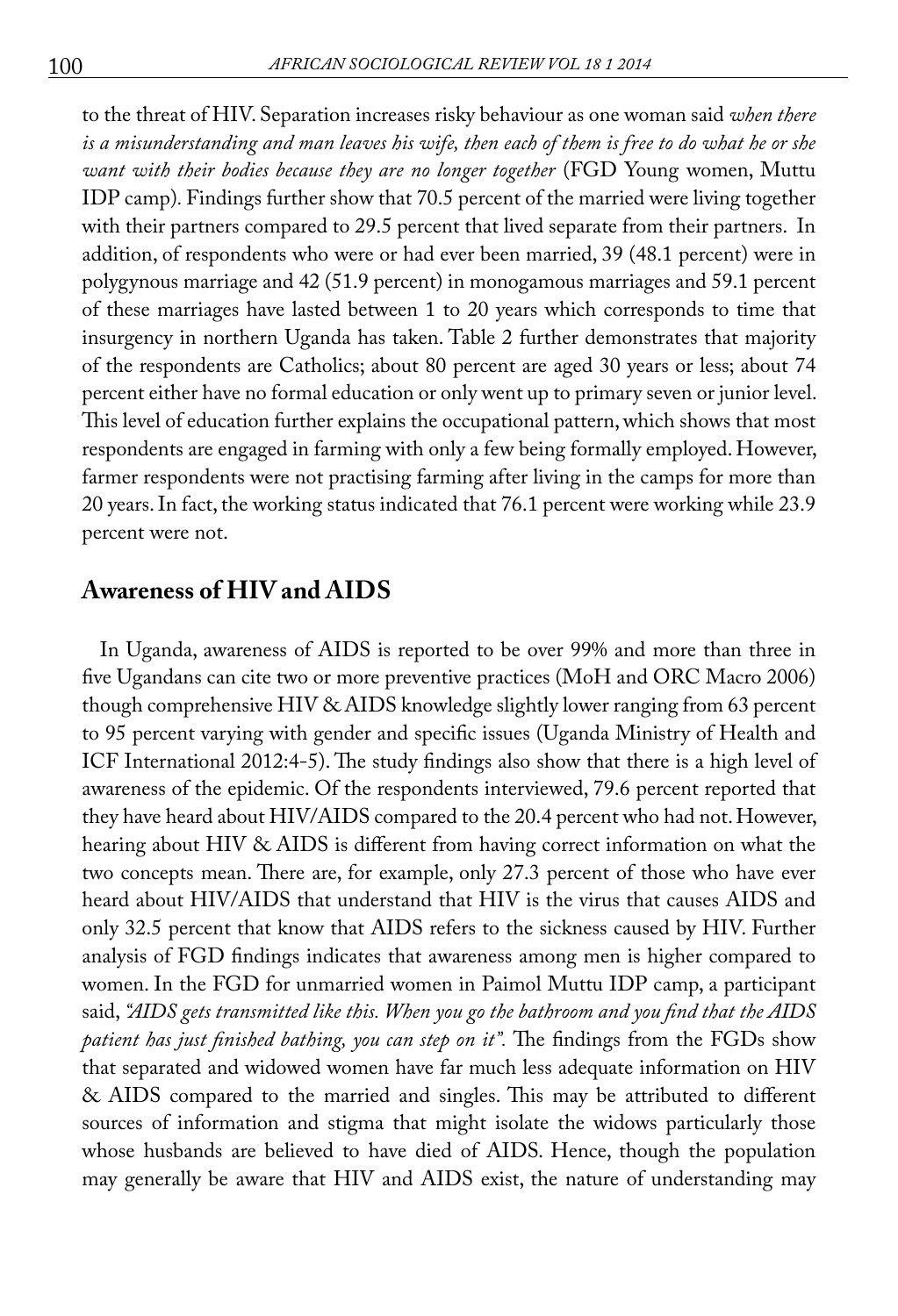not be adequate to enable them make informed prevention decisions. In terms of the understanding of HIV, for example, 46.8 percent of the respondents said that it is a sexually transmitted virus and 23.4 percent called it just an infection while 2.6 percent did not know. The findings further showed varied but high level of knowledge of the modes of HIV infection as Table 3 shows.

| Known Modes of HIV transmission | Tally | Percent |
|---------------------------------|-------|---------|
| Sexual intercourse              | 92    | 93.9    |
| Injectables                     | 62    | 63.3    |
| <b>Blood</b> substances         | 64    | 65.3    |
| Mother to child                 | 56    | 57.1    |
| Infected fluids                 | 52    | 53.1    |
| Sharing of sharp objects        | 12    | 12.2    |

### **Table 3: Known Modes of HIV Infection (n=98)**

#### *\*Multiple responses were possible*

The commonly known mode of HIV transmission is through sexual intercourse with an infected partner and this finding is further supported by the findings from FGDs. The variations in the awareness and understanding could be attributed to the different sources of information about HIV & AIDS and also the emphases by these sources of information. As noted earlier, the highest levels of HIV infection in developing countries including SSA and Uganda is through heterosexual sexual intercourse. However, while the rate Mother-tochild transmission of HIV was 22 percent by 2008 (UNAIDS 2008), there was low level of awareness (57 percent) on the mother-to-child transmission of HIV in Pader compared to 82.5 percent nationally (Uganda Ministry of Health and ICF International 2012:4). This has serious implications for HIV control. The findings show that though the people in Pader IDP camps received information from different sources, one source i.e. the Nongovernmental Organisation (GOAL) dominated all of them (see Figure 1). According to UAC (2007), most organisations were by then concentrated in neighbouring districts of Gulu and Lira and very little attention has gone to Pader district (Savage *et. al.* 2008). It was also established in the study that the GOAL NGO also doubled as a health provider.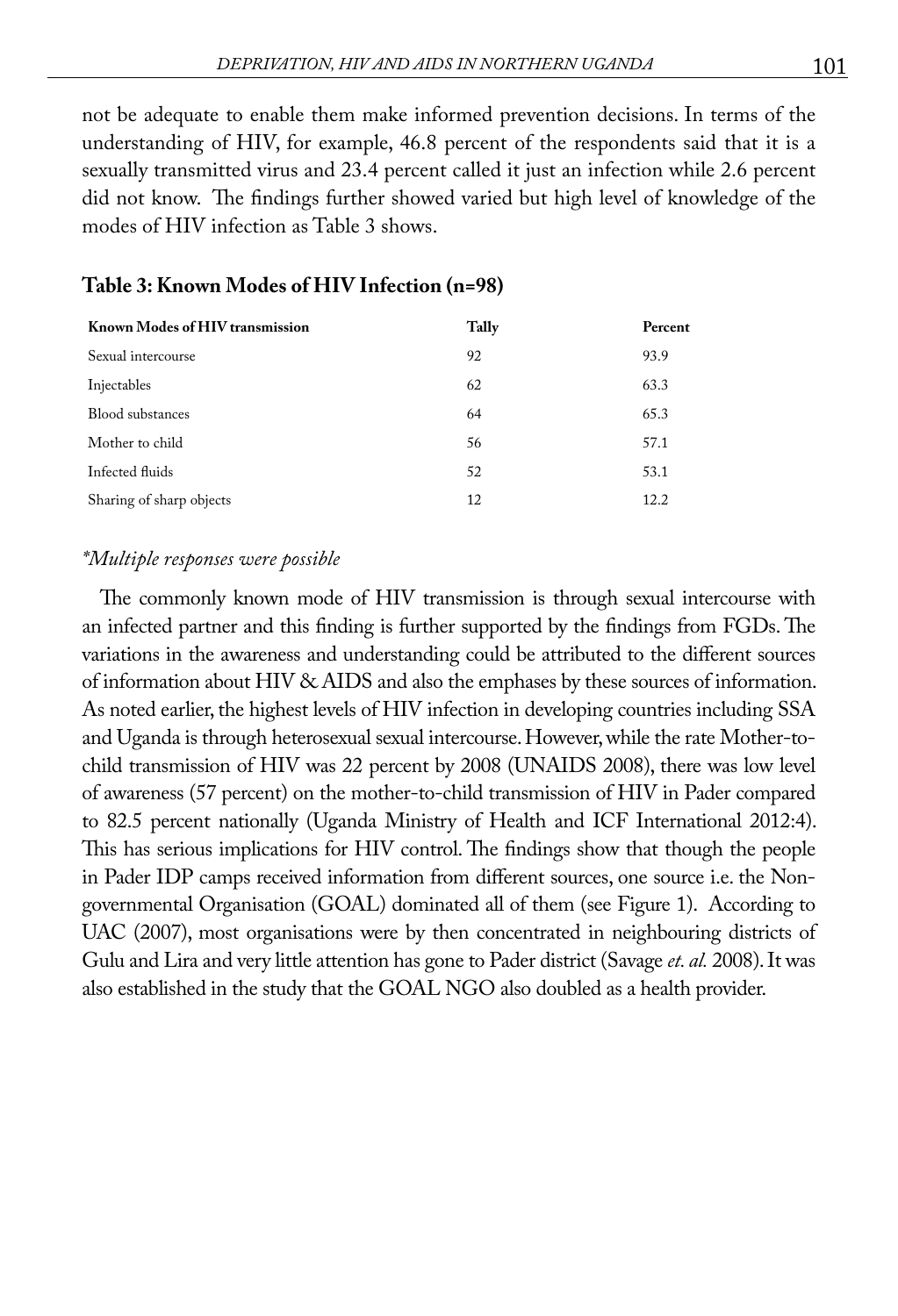

**Figure 1: Source of Information about HIV & AIDS**

Whereas the MoH and ORC Macro (2006:43) say that the radio was the most important source of information about HIV/AIDS, the study findings show that only 4.0 percent of the respondents had got information from this source and only one person had got the information from the Television. A majority of respondents received information from GOAL. GOAL was a Non-Governmental Organisation which provided the internally displaced persons with medical and health services. According to Fountain Publishers (2007), there were only two NGOs operating in Pader district by 2005 (i.e. African Medical Research Foundation (AMREF) Uganda and World Vision Uganda). In spite of the proliferation of NGOs in Uganda, especially in response to HIV & AIDS, very few appear to be committed to operate in areas affected by insecurity like Pader. This implies that there was a very serious problem of information flow or access to information on HIV/AIDS among the IDPs which ultimately affected their sexual decisions and behaviour. Uganda AIDS Commission (UAC) noted that the problem of limited or total lack of timely, correct and adequate information heightens the risk of HIV infection for all categories of people and most particularly for women, girls and boys who are deemed more prone to the risk (UAC, 2005).Young women in camps, for example, associated HIV with men who have more than one wife, are adulterous and marrying without establishing one's HIV status and that of the partner. The nature of HIV & AIDS awareness has implications on how people in the internally displaced camps constructed and responded to the perceived risks to HIV infection. Lack of or inadequate or late information about HIV and AIDS to the people living in the camps cannot help people to make informed decisions for effective HIV prevention.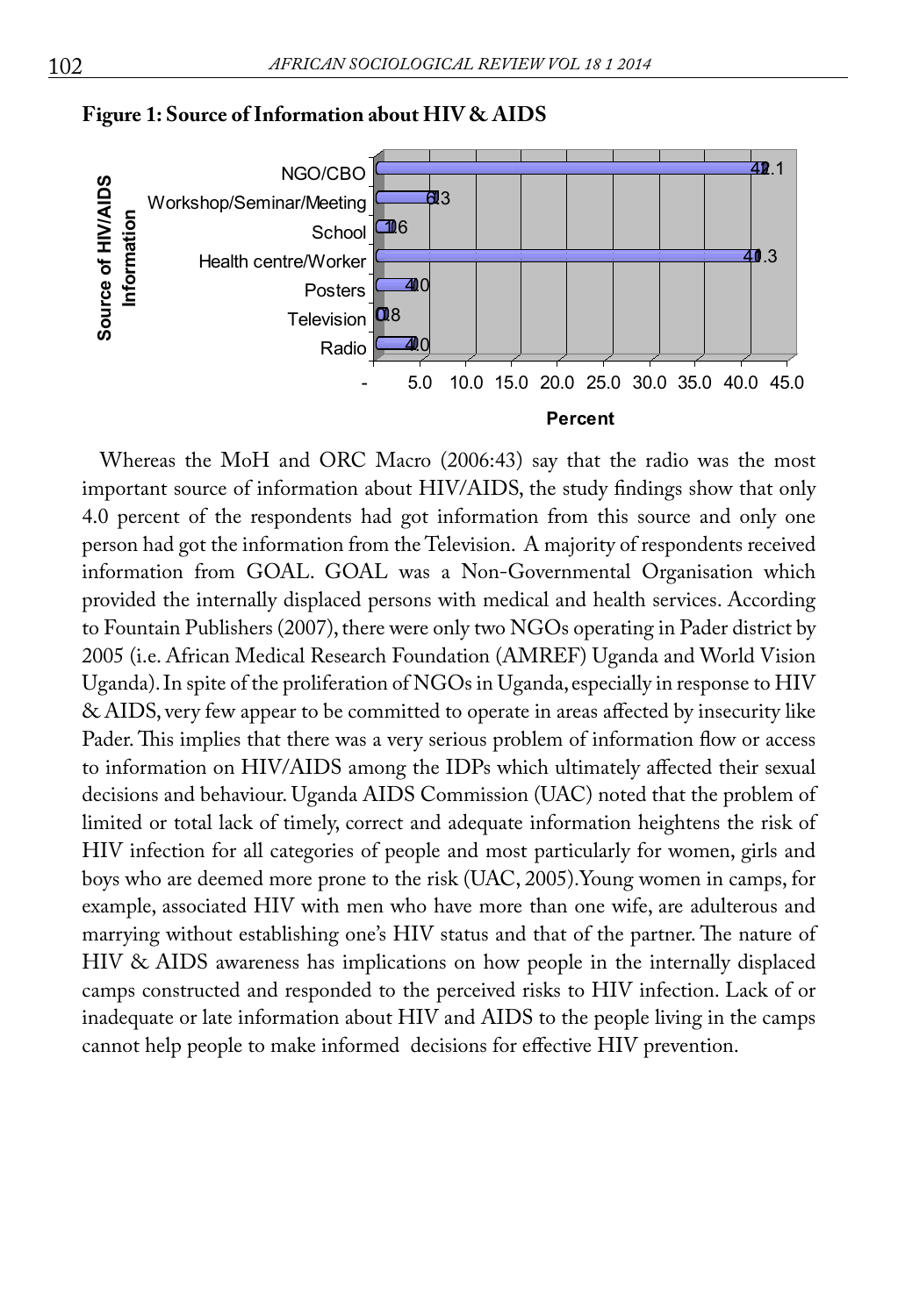# **HIV & AIDS Awareness and Sexual Behaviour among IDPs in Paimol Camp**

Whereas there is high level of knowledge that HIV is transmitted through sexual intercourse with an infected person, the sexual relations among the IDPs indicates that a number of people do not translate this knowledge into practice. There are a number of people who continue to have unprotected sexual intercourse with nonregular or casual partners as Table 4 demonstrates.

| Sexual Patterns among IDPs                | Last 1 year |          | Last 6 months |      | Last 1 month |      | Last 2 weeks |      |
|-------------------------------------------|-------------|----------|---------------|------|--------------|------|--------------|------|
| Have you had:                             | Yes         | $\rm No$ | Yes           | No   | Yes          | No   | Yes          | No   |
| sex with more than one partner            | 33.0        | 67.0     | 20.3          | 79.7 | 16.2         | 83.8 | 12.7         | 87.3 |
| protected sex with a casual partner       | 10.5        | 89.5     | 8.8           | 91.2 | 6.3          | 93.7 | 5.3          | 94.7 |
| unprotected sex with a casual partner     | 50.0        | 50.0     | 48.7          | 51.3 | 44.6         | 55.4 | 42.3         | 57.7 |
| protected sex with a regular partner      | 8.9         | 91.1     | 5.4           | 94.6 | 4.2          | 95.8 | 2.9          | 97.1 |
| unprotected sex with a regular partner    | 63.7        | 36.3     | 63.3          | 36.7 | 58.4         | 41.6 | 57.1         | 42.9 |
| protected sex with a prostitute           | 7.9         | 92.1     | 2.8           | 97.2 | 1.5          | 98.5 | 1.5          | 98.5 |
| unprotected sex with a prostitute         | 13.3        | 86.7     | 13.1          | 86.9 | 8.2          | 91.8 | 8.2          | 91.8 |
| An sexually transmitted infections (STIs) | 18.9        | 81.1     | 2.9           | 97.1 | 1.4          | 98.6 | 1.5          | 98.5 |

**Table 4: Sexual Patterns among Internally Displaced Persons in the previous1 year.**

High levels of unprotected sex among regular (often married) partners are understandable. However, the rate of 50 percent of the respondents reporting to have had unprotected sexual intercourse with a casual partner in the previous one year had serious implications for the risk of exposure to HIV infection in the camps. The findings from FGDs show that unsafe sex is not voluntary. Most young girls and women would be raped by unmarried young men and rebels when they go to fetch water or firewood away from the camps. This has also been reported in Karamoja (Yiga 2012) and was further aggravated by alcoholism and inheritance of widows. One male FGD for the married reported, *In Acholi, flood follows the same path. How can a man whose wife has died inherit a woman whose husband has died?*

The study established a statistically significant relationship between marital statuses, whether couple are living together and religion and having unprotected sex with casual partners. These findings show that most persons who have protected sex are those in marital or conjugal relationships. Table 5 indicates the correlations with unprotected casual sex.

### **Table 5: Correlations with Unprotected Casual Sex**

| <b>Respondents Characteristic</b>   | <b>Unprotected Casual sex</b> |
|-------------------------------------|-------------------------------|
| Marital Status of Respondent        | $0.008**$ (n=92)              |
| Is the couple living together       | $0.023^*$ (n=83)              |
| Religious affiliation of Respondent | $0.043^*$ (n=89)              |

 $*_{p<0.05,*p<0.01}$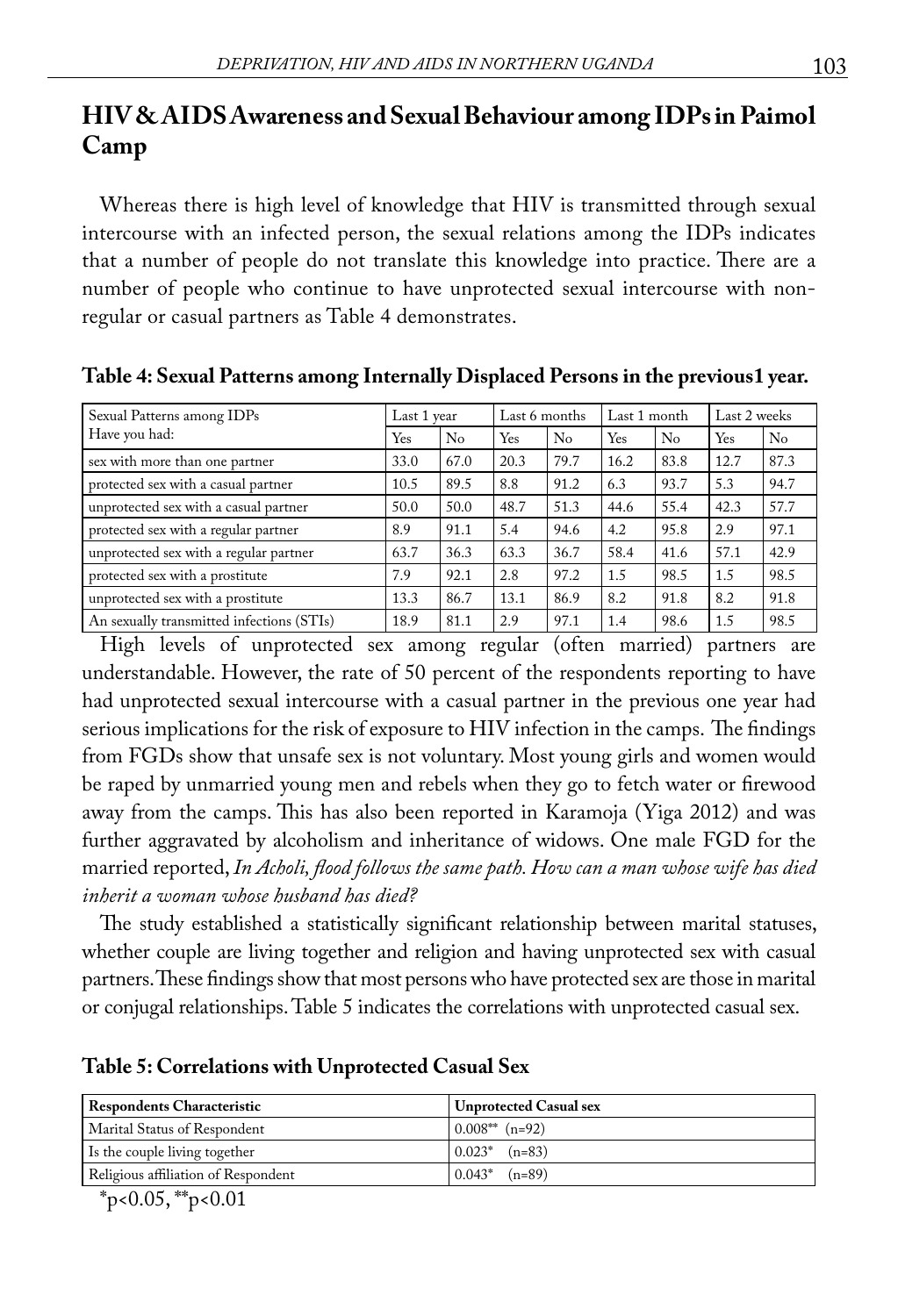The not married but had ever had sex and those who were married had a higher likelihood of engaging in unprotected sex with a casual partner compared to respondents who had lost their partners or had separated or divorced or been abandoned. Respondents reported a high level of unfaithfulness among the married mainly attributed to the influence of alcohol. It was also reported that there are women who go out with young men to look for sexual satisfaction especially if their husbands failed to meet their

conjugal and other family obligations. Furthermore, couples living together are the ones likely to unprotected sex with casual partners. This has grave implications for HIV prevention since it is not couples living apart but those living together that were not only engaged in extra-marital sex but unsafe sex. It was reported that there are women who are poor and become vulnerable to men who have some money as one FGD reported *A man can come with 10,000/= and say, Madam, I can see that you have problems. This will make me believe that this man can help me in many ways if I get his money but this also means accepting to have sex with him. As I result, I may get infected with HIV* (Young women FGD, Muttu IDP camp). The contradictory behaviour confirms sexual permissiveness that had engulfed the social ecology in and around the IDP camps. It also explains why marriage continues to become a high risk environment for HIV infection (MOH and ORC Macro, 2006; MOH and ICF International 2012). Extra-marital sexual relations are not due to normal lack of sexual partners but also other factors that affect sexual lives of the partners in marital unions. Akello, for example, reported of the Camp Commandant in Pabbo camp in Gulu district, who said *Adultery and infidelity are high. Men and women are stealing each other's wives and husbands. There is no shame and respect anymore. Grandmothers now steal young boys from their wives and hide them in their huts*  (Akello 2006:52).

In terms of religion, more Catholics were likely to have unprotected casual sex compared to other religions. The findings need to be contextualised in terms of the proportion of Catholics in Pader district. According to the 2002 Uganda Population and Housing Census, there are 231,450 Catholics in Pader. This is 71 percent of the total population of 326,320 (UBOS 2005). However, the findings could also be attributed to Catholic ideological teachings on HIV & AIDS which promote faithfulness for the married and abstinence of the non-married and against use of condoms as a preventive measure against both contraception and sexually transmitted infections. The implication of these findings is that Catholics in Northern Uganda may not only be highly susceptible to HIV infection but they could also be a sexual risk group that if no appropriate and effective interventions are planned during the post-camp resettlement and rehabilitation. The Catholic Church needs to identify alternative practical interventions among these people to guard them against susceptibility to HIV infection and severe AIDS impacts.

Respondents were asked whether they would have sex with a person they know to be infected with HIV in order to further explain sexual patterns. Out of the total sample, 43.3 percent said they would while 56.7 percent said that they would not. Since it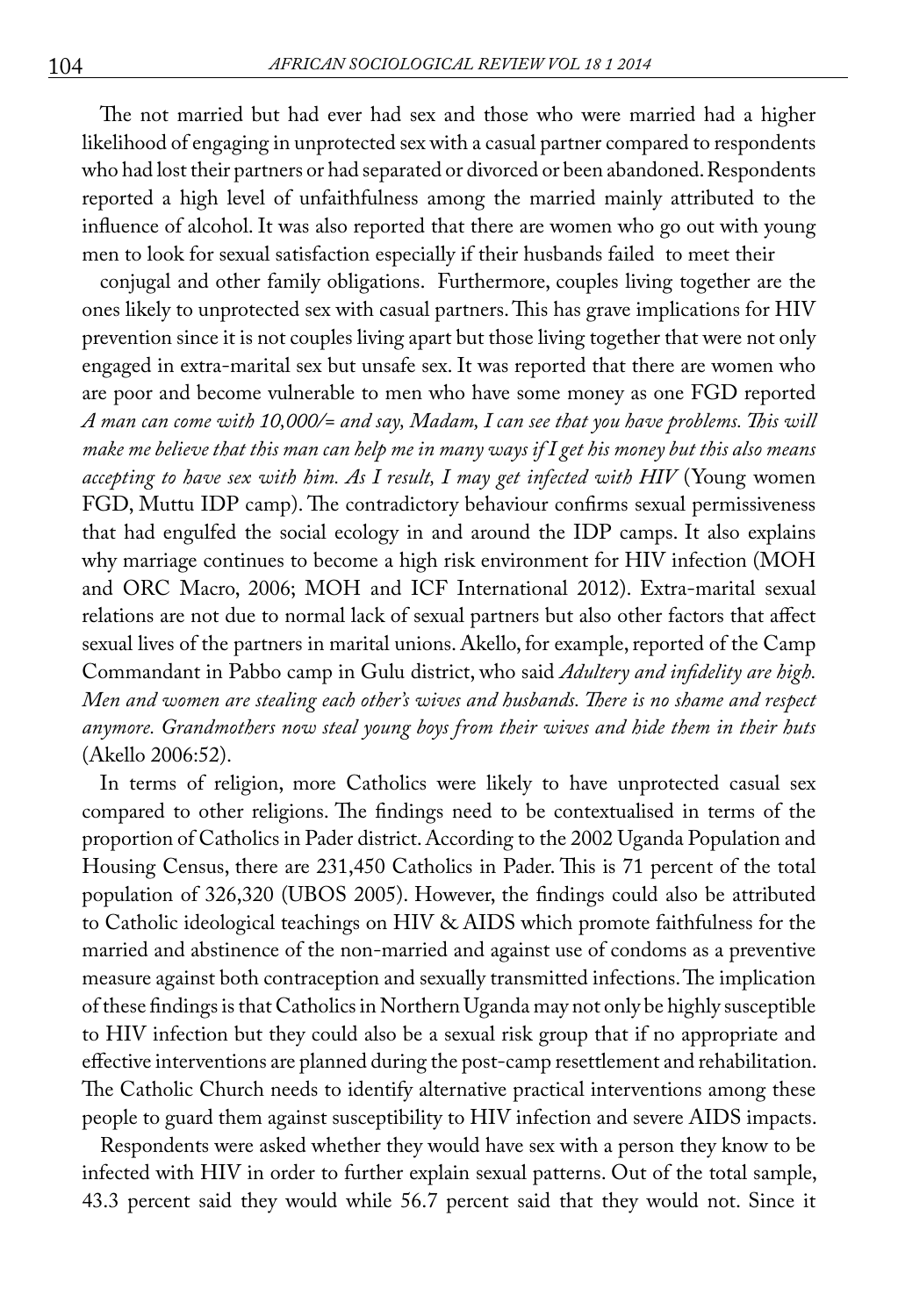takes only one HIV+ person in a sexual network to spread the virus, this risky sexual behaviour was bound to spread HIV infection further. Table 6 show the correlations for unprotected sex with a person known to have HIV.

| <b>Respondent's Characteristic</b> | Unprotected sex with HIV+ person |
|------------------------------------|----------------------------------|
| Age of Respondent                  | $p=0.004** (n=97)$               |
| Marital Status                     | $p=0.023$ * (n=97)               |
| Duration of marriage               | $p=0.002**$ (n=97)               |

**Table 6: Correlations with Unprotected Sex with HIV+ Person**

 $*_{p<0.05,*p<0.01}$ 

The relationship between age and the likelihood of having sex with an infected person shows that people aged below 50 years are likely to have sex with an HIV+ person compared to those aged above 50. The social pressures and sexual networks in the IDP camp's social ecology appeared to more affect on younger people compared to the older ones. Secondly, in terms of marital status, respondents who are either separated or divorced or widowed or abandoned are more likely to agree to have sex with an HIV+ person compared to those who are single but ever had sex and the married. The most likely explanation for such behaviour could be that most of such respondents could have been widowed, separated or divorced and abandoned due to HIV and hence see no difference in protected and unprotected sex. Thirdly, it was respondents who had stayed together in marriage for twenty years or less, who were most likely to have sex with a person known to be HIV+. The twenty years correspond with the time that camps have been in northern Uganda implying that Camp life is a significant factor in shaping perceptions of HIV risks and how they respond to them.

Most respondents reported that people are likely to have sex with a person infected with HIV mainly because they were unable to physically determine which person has HIV (58.3 percent). This could be further related to the constrained flow of HIV/AIDS information. Other reasons mainly reported by women relate to their socio-economic susceptibility. The women reported that they would have sex with an infected person when they are in desperate need for financial or material assistance (16.7 percent) or to out compete rival women by getting pregnant (16.7 percent) while one woman reported that it is up to the man to decide whether to use a condom or not. It was further established that there are persons who are willing to have unprotected sex with persons believed to be HIV+. The findings indicate that of the 42 respondents who said they would have sex with an infected person, only one male said that he would use a condom. Table 10 gives the explanatory reasons for why people in the camps still continue with their risky sexual behaviour even when they know that there is no cure for AIDS.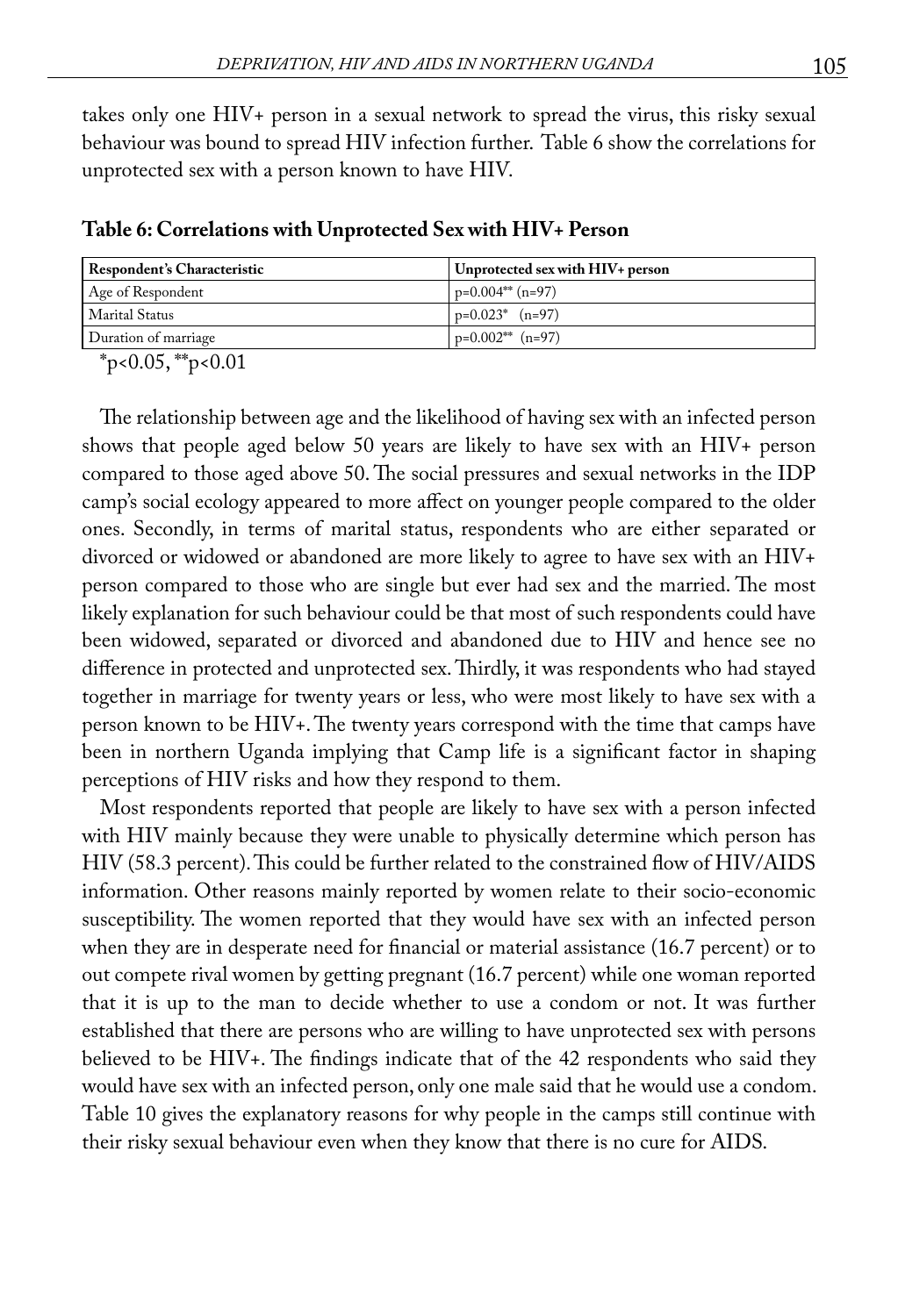| Reason Why one would not use a condom | Frequency      | Percent |
|---------------------------------------|----------------|---------|
| If it is my marriage partner          | 4              | 16.7    |
| It is up to the man to decide         | 6              | 25.0    |
| AIDS is not the only source death     |                | 20.8    |
| I need to produce many children       | $\overline{2}$ | 8.3     |
| Real men do not fear death            | $\overline{2}$ | 8.3     |
| Inheritance of Widow(er)s             |                | 4.2     |
| Sex with a condom is not nice         |                | 4.2     |
| If I am raped or have forced sex      |                | 4.2     |
| If the woman is beautiful             | 2              | 8.3     |
| Total                                 | 24             | 100.0   |

#### **Table 7: Reasons for not using a Condom during sex with an HIV+ person (n=24)**

The reasons given in Table 7 are critical. Though some of them were reported by a small number, the findings from Key informants and Focus Groups Discussions indicate that they are very grave and their consequences graver for spread of HIV. Insecurity in the IDP camps, for example, exposed many women and girls to rape. Most Focus Group Discussions reported that internally displaced persons had to be escorted by the army to go to fetch water or firewood and that most of the women and girls were defiled during that time. According to Kasasira (2007) and Karugaba (2007), girls in northern Uganda preferred to give in to sex just to get some money for survival. Both authors quote "*I prefer death by HIV/AIDS than hunger. Through sex, I can at least get 500-2000 shillings. With this, I can buy basic commodities like salt, soap, clothes and sanitary pads"* a 17 year old girl in Aleptong Camp in Lira District was reported to have said. All these findings on sexual patterns in the IDP camps could explain the persistent high HIV prevalence rates of 8.2 percent in the North central region (MoH and ORC Macro 2006, MOH and ICF International 2012). Therefore, the critical nature of the HIV pandemic needs to be seen from the perspective of people's livelihoods and social environs and how they affect sexuality and sexual regulation or control.

### **Conclusion**

HIV & AIDS have debilitating effects on the health of human beings, their livelihoods and ultimately the life sustenance of infected persons and those dependent on them. These impacts are systemic in nature. Despite the breakthrough in the manufacture and distribution of Anti-retroviral drugs (ARVs), the rates of HIV infection that continue to increase. Effective prevention of HIV infection requires high level perception of risk of the modes of HIV transmission. However, the findings from Paimol camps in Pader District indicate that political strife and/or security are critical factors in the prevention efforts. Areas experiencing instability are characterised by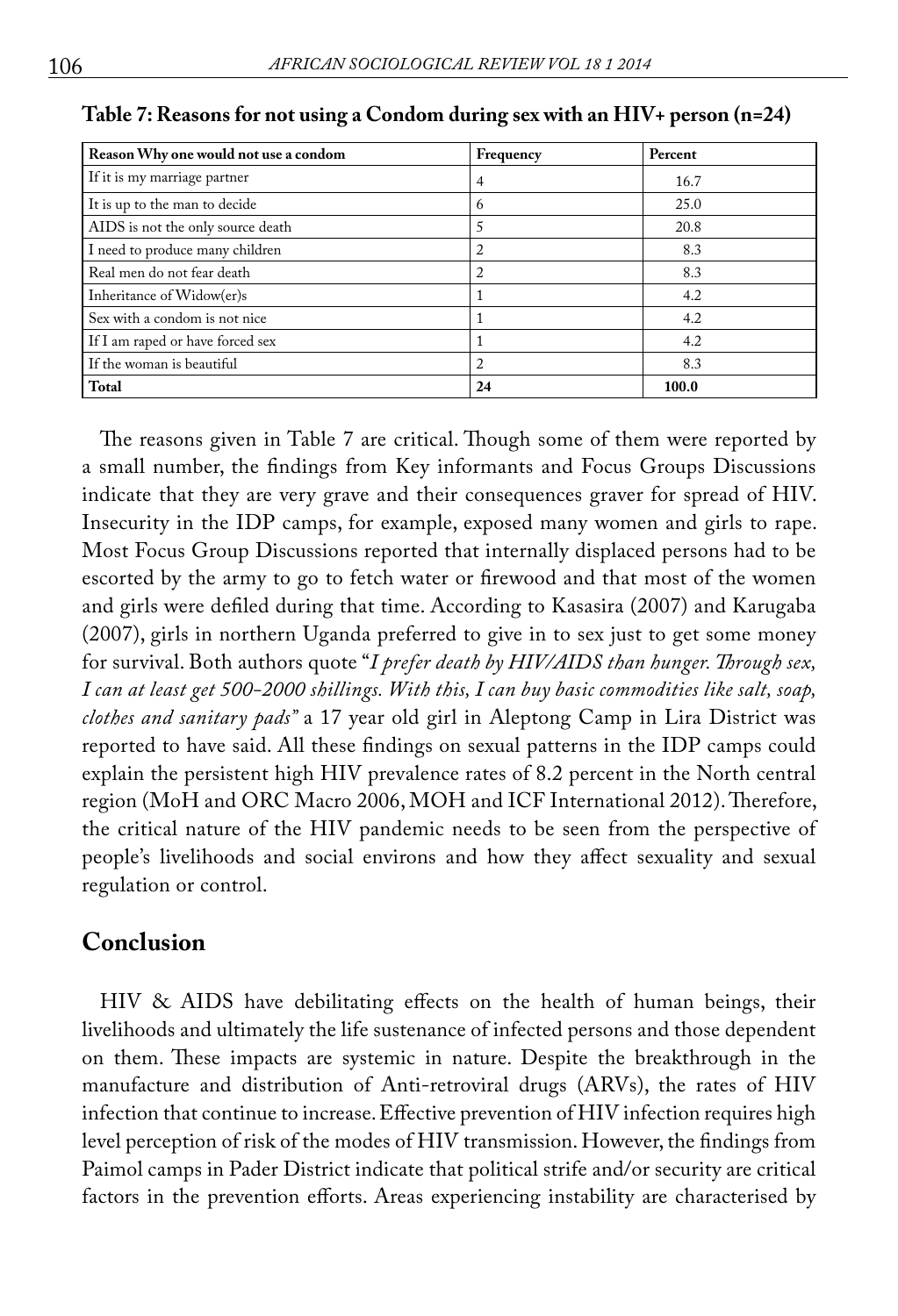inhuman conditions which make people emotionally numb and strategically plan for today. Like the ActionAid study (2005) in northern Uganda found, people look at life as if it is ending today and that AIDS is something for the future hence no need to think about it. It indicates that people are already hardened and can never think of using a condom because, first of all, their supply is limited and they are too poor to afford them. Abducted girls and women are forced into sexual intercourse with rebels or soldiers over whom they have no control and whose sero-status they do not know. These women then later come back to their spouses or community after rescue or escape. The political and security situation in Northern Uganda both during camp life and after resettlement, has distorted people's normal social construction of risk to die. The perceived social risk now overrides the medical risk and as a result, people continue with risky sexual behaviour patterns in spite the levels of HIV/AIDS awareness. So this explains why people choose between types of deaths and not between life and death. It is, therefore, important to note that as the resettlement and peace building processes go on, plans should be made to recover people's prioritisation of medical risk over the social risk through psychosocial and poverty or deprivation alleviation support in order to reverse HIV prevalence in the region.

There are challenges to the early philosophy which have to be addressed in order to maintain the prevention successes and strengthen the treatment and care and support in the fight against HIV & AIDS. In particular, security and support of people's livelihoods are very important for the strategic efforts in the prevention, treatment and care and support for people infected and affected by HIV and AIDS. Socio-economically secure livelihoods, for example, form the basis for food and nutrition security, decent living and life sustenance. In spite of the critical value of good nutrition in helping to reduce weight loss and wasting, delaying the progression of HIV infection into AIDS disease, improving the effectiveness of medications like Antiretroviral Treatment/Therapy (ART), enhancing the body's ability to fight opportunistic infections and improving quality of life (Gillespie & Kadiyala 2005; Avert 2005; WFP 2004a), most households in many areas of Uganda are food insecure (USAID FEWSNET-Uganda & UN World Food Programme Uganda 2005, MFPED 2012, Loevinsohn *et. al.* 2012) and the level of poverty is still high (Uganda Bureau of Statistics (UBOS) & International Livestock Research Institute (ILRI) 2004, UBOS 2012). This aggravates the problem of hunger and malnutrition (UDHS 2011) which further increase temptations for survival sexual behaviour that make individuals more susceptible to HIV infection. The dynamic nature of people's livelihoods immensely influences their decisions related to defining and responding to the risks to HIV infection.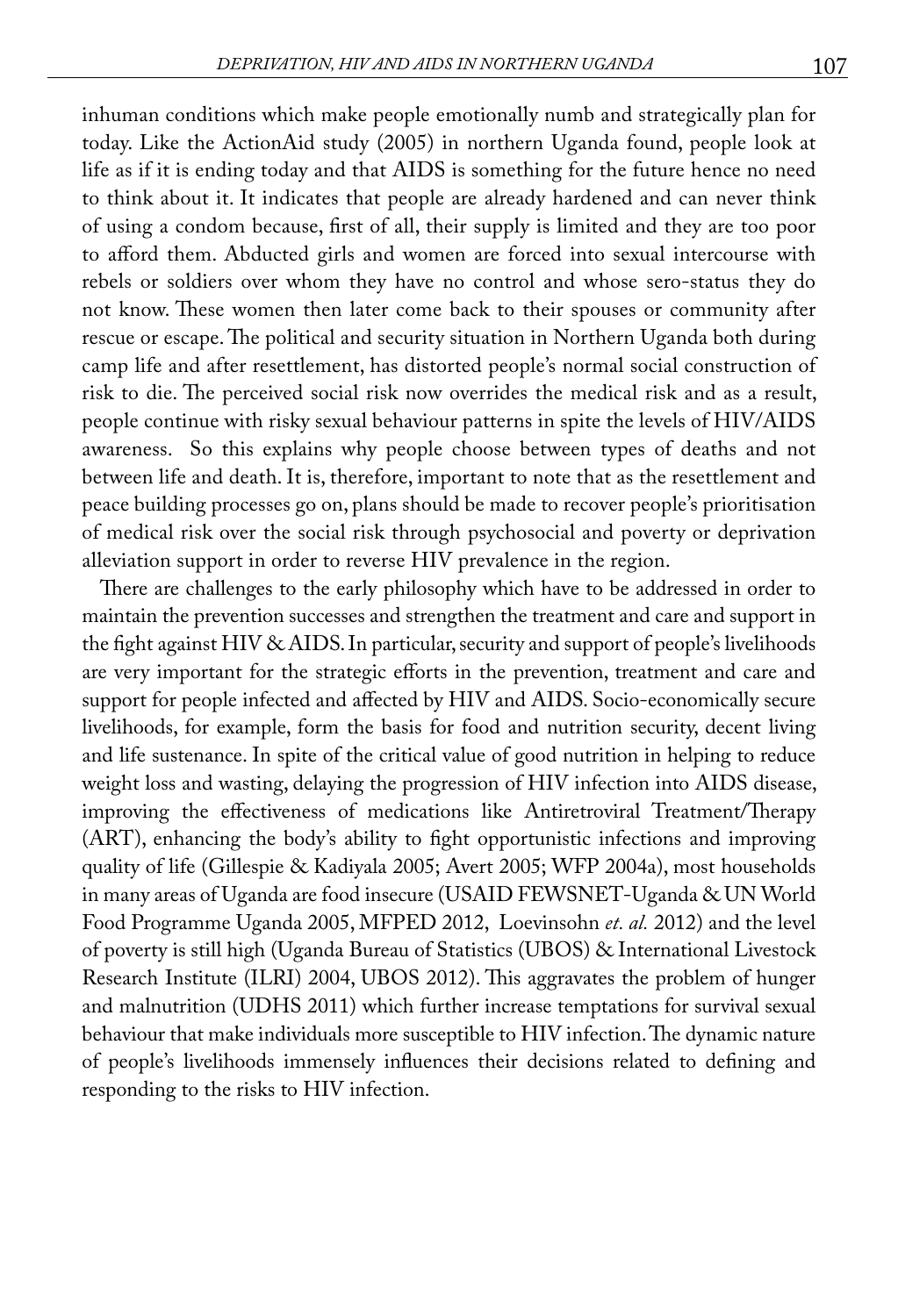### **References**

- ActionAid Uganda. 2005. *HIV/AIDS, Gender and Conflict: Bridging the Gap in Access to Services*. Kampala: ActionAid Offices.
- Akello, Jacqueline Kevin. 2006*. Effects of War and Insecurity on Marital Values: the Case of Internally Displaced Persons in Pabbo Camp, Gulu District*. MA Sociology Dissertation. Makerere University, Department of Sociology.
- Asiimwe, Agnes. 2006. "Innocent Children Trapped in Prositution". *The weekly Observer: Women and Men*, August 31-September 4, 2006. Kampala: The Weekly Observer Publications.
- Atekyereza, Peter. 2011. *Changing Family Life in Uganda: Analysis of Family Forms and Functions among selected Ethnic Groups*. Saarbrüken, Germany: Lambert Academic Publishing
- Atekyereza, R. Peter. and Kirumira, K.Edward. 2004. "The Impact of the AIDS Epidemic on Families and Family Coping Strategies in Uganda". *Research Review Supplement 15 on Gendered Family Dynamics and Health: African Family Studies in a Globalising World*. Institute of African Studies, University of Ghana Legon.
- Avert. 2005. *Resource-poor Communities: HIV/AIDS Treatment and Care*. Website http:// www.avert.org/hivcare.htm
- Avert. 2007. *HIV/AIDS in Uganda.* Website http://www.avert.org
- Barnett, Tom and Whiteside, Allan. 1999. HIV/AIDS and Development: Case Studies and Conceptual Framework*. European Journal of Development Research 11(2): 200-234*
- Decosas, J. and Adrien, A. 1997. Migration and HIV, *AIDS*, 11
- Farmer. 1999. *Infections and Inequalities: The Modern Plagues*. Berkeley: University of California Press.
- Fountain Publishers. 2007. *Uganda Districts Information Handbook*. Kampala: Fountain Publishers .
- Gillespie, Stuart and Kadiyala, Suneetha. 2005. HIV/AIDS and Food and Nutrition Security: From Evidence to Action. *Food Policy Review 7*. Washington DC.: International Food Policy Research Institute
- Gillespie, Stuart, Ed. 2006. *AIDS, Poverty and Hunger: Challenges and Responses*. Highlights of the International Conference on HIV/AIDS and Food and Nutrition Security, Durban, South Africa 14-16, 2005. Washington, D.C.: International Food Policy Research Institute.
- Karugaba, M. 2007. Northern Girls Prefer AIDS to Hunger. *The New Vision of 28 September 2007*. Available at http://allafrica.com/stories/printable/200709280038.html
- Kasasira, R. 2007. IDPs sell Sex at 200/=. *The Daily Monitor of September 28, 2007.*  Available at: http://www.monitor.co.ug/news/news09283.php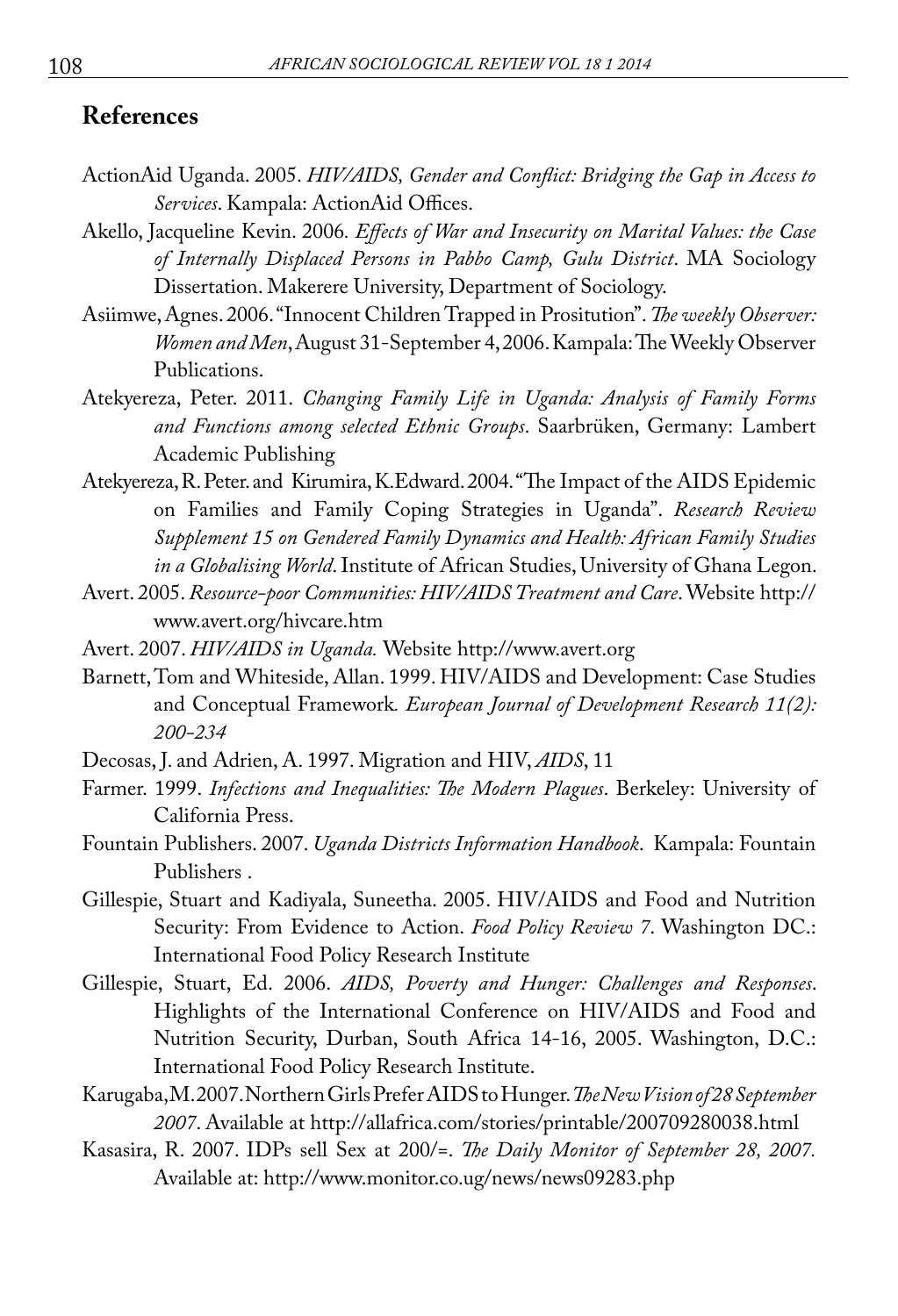- Kirungi, C.T and Ntozi, J.P. 1997. "Socio-Economic Determinants of HIV Serostatus: A Study of Rakai District, Uganda." *Health Trans Rev 7(Suppl):175-188*.
- Lurie M. N; Williams BG; Zuma K; Mkaya-Mwamburi D; Garnett GP; Sweat MD; Gittelsohn J; Karim SS. .2003. Who infects whom? HIV-1 concordance and discordance among migrant and non-migrant couples in South Africa. *AIDS. 17: 2245-2252*.
- Loevinsohn, M. & Gillespie, S. 2003. *HIV/AIDS, Food Security and Rural Livelihoods: Understanding and Responding*, RENEWAL Working Paper No 2 (available at www.isnar.org/renewal/publications.htm)
- Loevinsohn, M., Tadele, G. & Atekyereza, P. 2012. *Livelihoods and Economic Strengthening in communities Confronting HIV and AIDS: An Exploratory Study in Uganda and Ethiopia*. The Hague: STOP AIDS NOW!, February 2012
- Marcus, Altfield and Bruce D. Walker. "Acute HIV-1 Infection." *HIV Medicine*. June 2005. Website: http://www.hivmedicine.com/textbook/acuteinf.htm.
- Ministry of Finance, Planning and Economic Development (MFPED). 2012. *Poverty Status Report: Reducing vulnerability, equalising opportunities and transforming livelihoods.* Kampala: Economic Development Policy and Research Department, MFPED.
- Uganda Ministry of Health and ICF International 2012. *2011 Uganda AIDS Indicator Survey: Key Findings*. Calverton, Maryland, USA: MOH and ICF International.
- Ministry of Health (MoH) Uganda and ORC Macro. 2006. *Uganda HIV/AIDS Sero-Behavioural Survey 2004/05*. Calverton, Maryland, USA: Ministry of Health and ORC Macro.
- Ministry of Health (MoH). 2003. *Antiretroviral Treatment Policy for Uganda*. Kampala, Ministry of Health.
- Neema, Stella, Fatima H. Ahmed, Richard Kibombo and Akinirinola Bankole. 2006. *Adolescent Sexual and Reproductive Health in Uganda: Results from the 2004 National Survey of Adolescents*. Occasional Report No. 25. New York: Guttmacher Institute.
- Ntozi, James P.M. "Widowhood, remarriage and migration during the HIV/AIDS epidemic in Uganda". *Health Transition Review, supplement to Volume 7*, 1997, 124 - 144 pp. The National University Canberra, Australia.
- Nzita, R. and Mbaga, N. 1997. *Peoples and Cultures of Uganda,* 3rd Ed. Kampala: Fountain Publishers Ltd.
- Panagides, Dora, Rick Graciano, Peter Atekyereza, Lilia Gerberg and Mickey Chopra. 2007*. A Review of Nutrition and Food Security Approaches in HIV and AIDS programmes in Eastern and Southern Africa.* EQUINET/MRC Discussion Paper No. 48. Harare, Cape Town: EQUINET, MRC
- Republic of Uganda/Uganda AIDS Commission. (UAC). 2006. *Accelerating HIV Prvention: The roadmap towards Universal Access to HIV Prevention in Uganda*. Kampala: Uganda AIDS Commission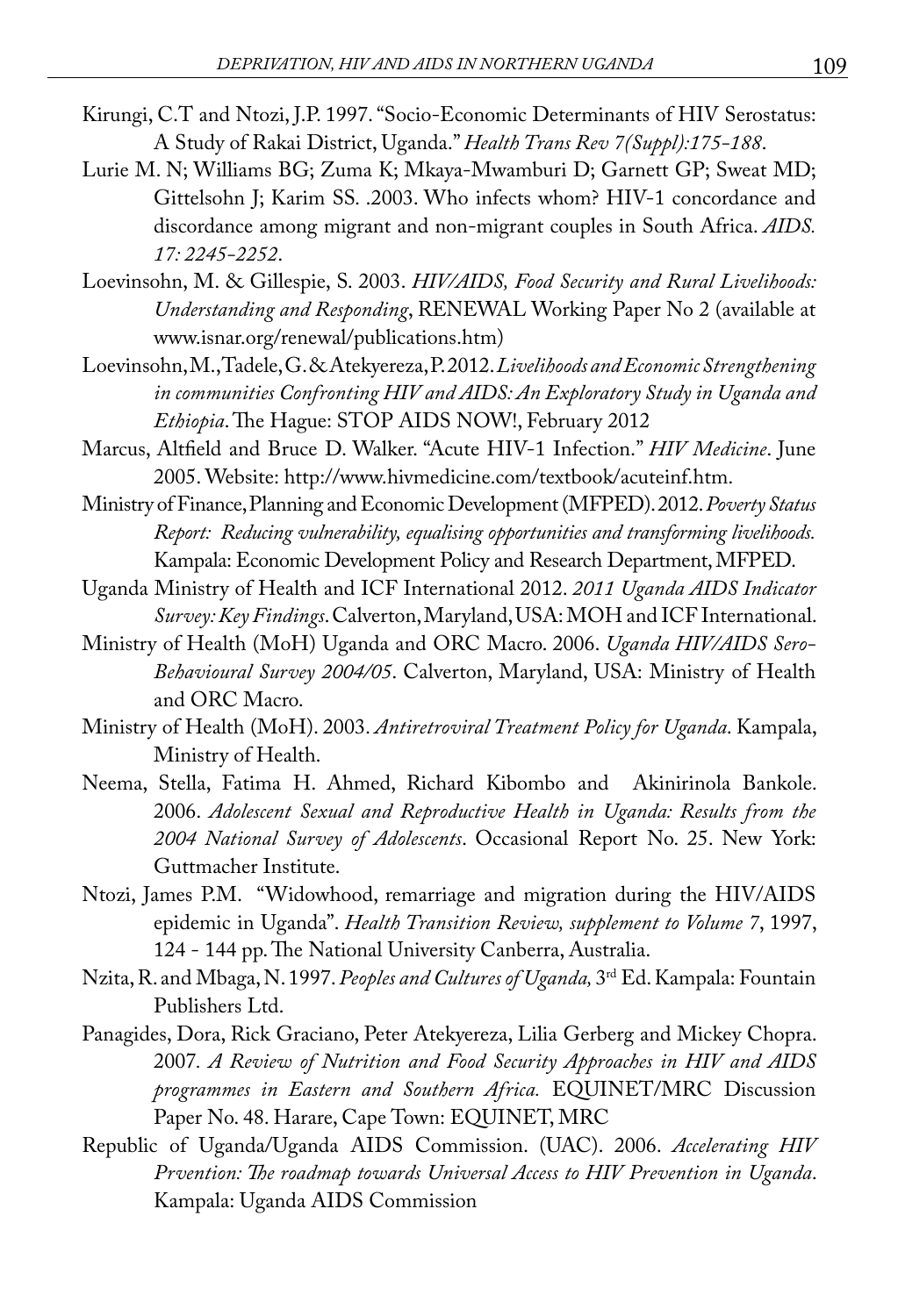- Savage, K., Petty, C. & Acidri, J. 2008. *Livelihoods in Crisis: A Longitudinal Study in Pader, Uganda. Year Two Update*. A Working Paper, November 2008. London: Humanitarian Policy Group, Evidence for Development and Overseas Development International.
- Shafer L. A, Biraro S, Nakiyingi-Miiro, J., Kamali, A., Ssematimba, D., Ouma, J., Ojwiya, A., Hughes, P., Van der Paal, L., Whitworth, J., Opio, A. and Grosskurth, H. 2008. HIV prevalence and incidence are no longer falling in southwest Uganda: evidence from a rural population cohort 1989–2005. AIDS: 20 August 2008 - Volume 22 - Issue 13 - p 1641–1649, doi: 10.1097/QAD.0b013e32830a7502
- Swart-Kruger, J. and Richter, L.M. "AIDS-related Knowledge, attitudes and Behaviour among South African Street Youth: Reflections on Power, Sexuality and the Autonomous Self ". *Social Science and Medicine, 1997, 45(6): 957-966*
- Stanecki, K.A and Way, P.O. 1996. The Dynamics of HIV/AIDS Pandemic. In Mann, J. M. and Tarantola, D.J.M. (Eds). AIDS in the *World II: Global Dimensions, Social Roots and Responses*. New York: Oxford University Press, pp. 41-56
- Stillwaggon, E. (2002). HIV/AIDS in Africa: Fertile Terrain. *Journal of Development Studies* Vol. 38 (6), 1-22.
- Uganda AIDS Commission (UAC). 2005. *Women, Girls, HIV and AIDS Uganda AIDS Campaign*. Kampala: Uganda AIDS Commission
- Uganda AIDS Commission (UAC). 2006. *Accelerating HIV Prevention in Uganda: The Road towards Universal Access. Drivers of the HIV/AIDS Epidemic and effectiveness of Prevention Interventions in Uganda.* Kampala: Uganda AIDS Commission
- Uganda AIDS Commission (UAC). 2007. *The HIV/AIDS Response in Uganda: The National Mainstreaming Agenda* Presentation by Rose Mwesigwa Kindyomunda to the IUCEA/AMREF Meeting at Speke Resort Munyonyo, August 15th 2007
- Uganda Bureau of Statistics (UBOS) and International Livestock Research Institute (ILRI). 2004. Where are the Poor? Mapping Patterns of Well-Being in Uganda. Kampala, Nairobi: UBOS and ILRI
- Uganda Bureau of Statistics (UBOS). 2005. *The 2002 Uganda Population and Housing Census – Main Report*. March 2005. Kampala, Uganda
- Uganda Bureau of Statistics and ORC Macro. 2006*. Uganda Demographic and Health Survey 2004-2005: Preliminary Report*. Calverton, Maryland, USA: UBOS and ORC Macro.
- Uganda Bureau of Statistics (UBOS). 2010*. Uganda National Household Survey 2009/10: Socio-economic Module-Abridged Report.* Kampala: Uganda Bureau of Statistics.
- Uganda Bureau of Statistics (UBOS). 2012. *Uganda Demographic and Health Survey 2011: A Preliminary Report.* Kampala: Uganda Bureau of Statistics and ICF International.